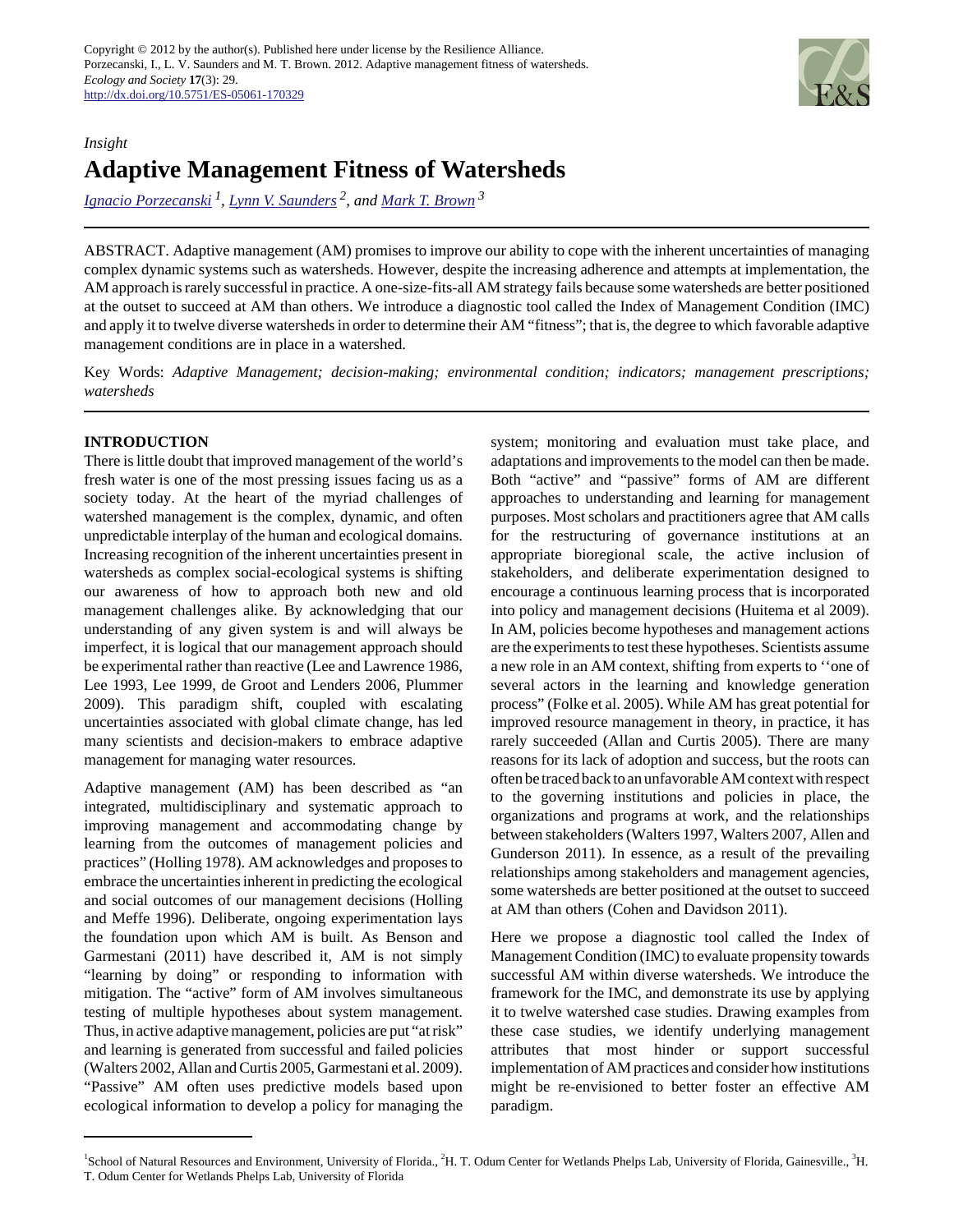The proposed Index yields a comprehensive view of a watershed's management context to arrive at a measure of its overall "management condition"; that is, the degree to which sound water management is supported by the social and institutional structures in place. A watershed's IMC is a single number index derived from the sum of scores for 17 indicators, grouped within four categories (Table 1): (1) Ecological, (2) Social, (3) Institutional, and (4) Adaptive Management-Enabling (AME). The Ecological, Social, and Institutional categories are similar in scope to those commonly found in the ecological and governance-based literature (ANZECC 2000, Mizrahi 2003, Brown and Vivas 2005, Arndt and Oman 2006, Walker et al. 2006, Ostrom 2009, Pahl-Wostl 2009, Gupta et al. 2010, Golet 2011, Knüppe and Pahl-Wostl 2011). The AME category distinguishes among those social and institutional characteristics that are generally regarded in the AM literature as specific to AM regimes (Pahl-Wostl et al 2007, Walters 2007, Raadgever et al. 2008, Huitema et al. 2009).

The relationships between the four IMC indicators may be conceptualized in a simplified manner by considering the parts of a "hinge" system (Figure 1). The two "wings" of the hinge represent the ecological and the social domains, and they are fixed to different parts of the larger system — the door and doorframe, for example — illustrating how these domains differ with respect to their epistemologies, beliefs, and traditions; yet, despite these differences they are mutually dependent. The social domain is influenced by and subsequently influences the ecological domain. The ecological and social domains are brought together by the institutional domain; i.e., the hinge "pin" in our analogy. The hinge pin represents the realm where the social and the ecological meet, each maintaining its individual set of characteristics, methods, and concerns, while being bound to each other. The institutional domain is an interpretation of the needs of the social-ecological domains and acts upon them through management and policy decisions. Hinges may be robust or weak, more or less resilient, and can fail or be repaired. AME characteristics provide the necessary "oil" for the social-ecological-institutional construct to work properly despite changing conditions and uncertainty.

The collection of 17 indicators that comprise the IMC is an attempt at being comprehensive in scope rather than in the depth with which each indicator may be defined and measured. It is also an attempt at reducing elements of great complexity to the ones most relevant for management purposes. Each indicator category may be further disaggregated into a greater number of indicators. However, it is worthy to note that in other indicator constructions in equally transcendental research fields such as medicine (Middlebrooks et al. 2008, McEwen and Gianaros 2010) and governance (Arndt and Oman 2006) indicator clarity and simplicity are usually prized for their ease of application. Thus, for our purposes of comparing many different watersheds, we opted to keep our indicators broad rather than highly detailed. Moreover, some users may wish to employ a more in-depth scoring system than the simplified approach we apply here. The salient point is that as long as a consistent approach is maintained to facilitate Index comparisons over time and between watersheds, the IMC may be modified as needed to best match the objectives and the quality of the available data.

**Fig. 1**. Schematic representation of our "hinge" analogy. The Ecological and the Social domains correspond to the fixed "wings" of a hinge, while the Institutional domain constitutes its "pin". AME factors function as the hinge's "lubricant".



# **METHODS**

The framework described above has been applied to twelve watersheds to examine how the IMC can be used to distinguish characteristics responsible for fostering or limiting the successful implementation of AM in practice. The twelve case studies examined here provide a diverse spectrum of water management contexts, from small to large, regional to international, highly managed to nearly non-managed, and very different socioeconomic realities (Table 2). Seven of the twelve watersheds are transboundary with three international and four interstate basins. These specific watersheds were selected by doctoral student teams participating in an adaptive management course as part of the curriculum for the *Adaptive Management: Wise Use of Water, Wetlands and Watersheds* Integrative Graduate Education and Research Traineeship (IGERT) at the University of Florida between the years 2006 and 2010. Student teams, with an average of four participants per team, each produced a watershed atlas which described in detail the biophysical environment of a selected watershed, analyzed the social-ecological relationships within them, and derived lessons regarding whether AM strategies could be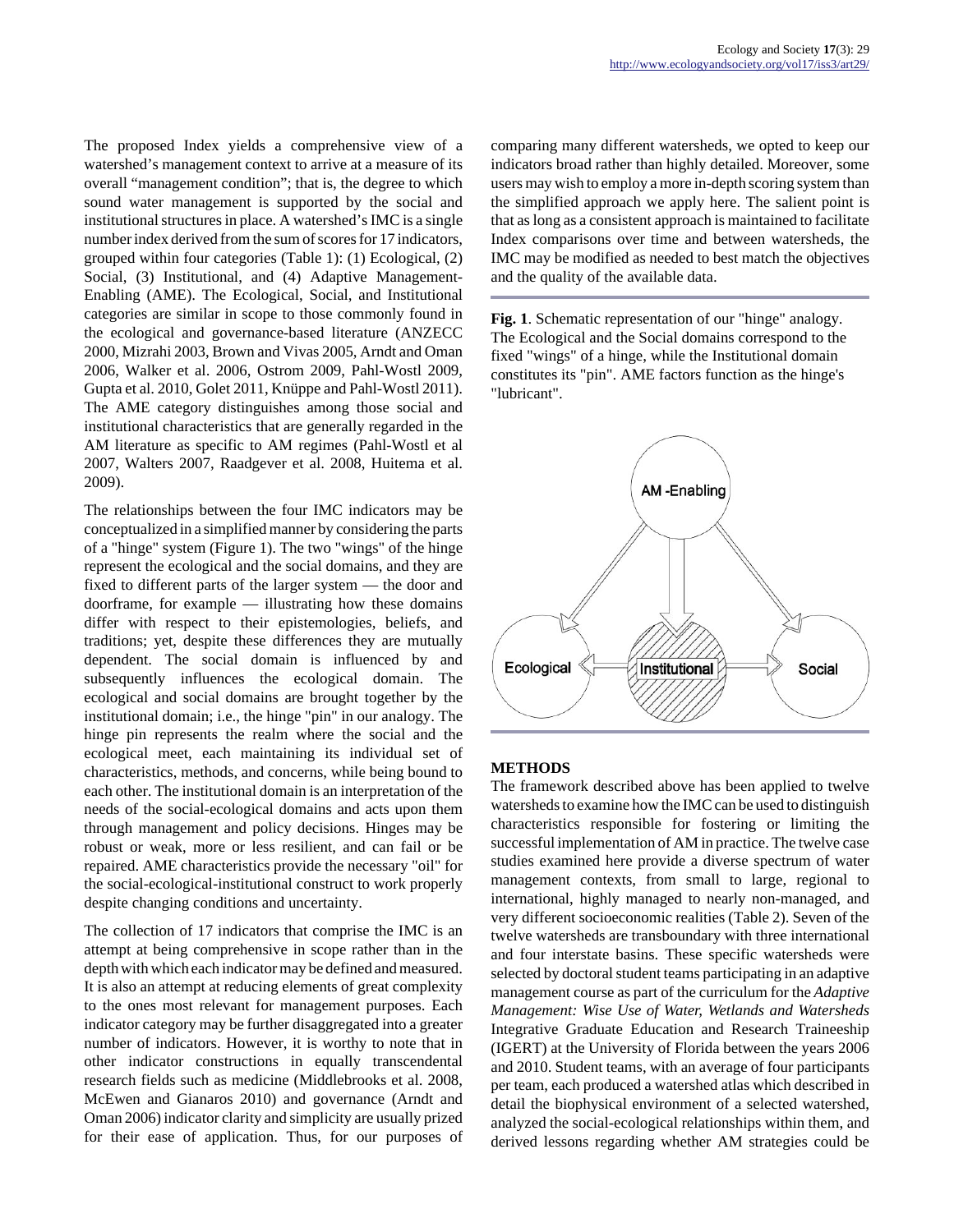### **Table 1**. Definition of Index of Management Condition Indicators and the criteria used for scoring.

| Domain        | Indicator                                | Defined here as:<br>The degree to which                                                                                  | Evaluated in a watershed by looking for the<br>following:                                                                                                                                                                                           |
|---------------|------------------------------------------|--------------------------------------------------------------------------------------------------------------------------|-----------------------------------------------------------------------------------------------------------------------------------------------------------------------------------------------------------------------------------------------------|
| Ecological    | Flow regime                              | the natural water and sedimentation regime<br>has been disrupted                                                         | presence and magnitude of dams, flow control<br>structures                                                                                                                                                                                          |
|               | Water, sediment/soil quality             | contaminating substances from point and non-<br>point sources are present in the river system                            | measurements of water and sediment/soil<br>quality data exceeding acceptable levels; non-<br>compliance of TMDLs                                                                                                                                    |
|               | Riparian ecosystem integrity             | disruption of the riparian environment has<br>occurred as the result of human activities                                 | loss of floodplain connectivity and wetlands;<br>bank erosion; proximity of urban/agricultural<br>development                                                                                                                                       |
|               | Biodiversity and food chain<br>integrity | the richness, relative abundance, and<br>distribution of vegetation and wildlife has<br>been altered                     | presence and magnitude of invasive/exotic<br>species; presence of threatened or endangered<br>species; absence of keystone species and/or<br>predators                                                                                              |
| Social        | Participatory structures &<br>networks   | stakeholders are empowered to participate in<br>the decision-making process                                              | number, durability, and strength of the<br>organizations that stakeholders build "bottom<br>up" in order to express their interests and                                                                                                             |
|               | Well-being                               | basic human needs are met                                                                                                | concerns<br>Income distribution; living/housing conditions,<br>employment of the watershed population<br>sectors; economic growth tendencies                                                                                                        |
|               | Stakeholder equality                     | stakeholders share power in the decision-<br>making process                                                              | Presence, magnitude, and differences among<br>influential lobbying or economic groups,<br>NGO <sub>s</sub> .                                                                                                                                        |
|               | Demand for ecosystem integrity           | the public is informed/aware of and involved<br>in watershed-related environmental and<br>managerial issues              | Active public participation in organizations,<br>campaigns and public hearings that articulate<br>environmental needs and demands                                                                                                                   |
| Institutional | Stability                                | management organizations meet their<br>responsibilities and implement decisions<br>independently                         | time scale that the institutional structure has<br>been in operation; record of management<br>decisions and interventions in management<br>plans and monitoring activities                                                                          |
|               | Transparency & Accountability            | management processes are clear and accessible<br>to the stakeholders.                                                    | interactions between management and local<br>organizations are fluid and permanent                                                                                                                                                                  |
|               | Legal Instruments                        | enforceable, effective and sound regulatory<br>frameworks exist                                                          | norms are enforced; there exists a high level of<br>compliance                                                                                                                                                                                      |
|               | <b>Planning Capacity</b>                 | management authorities possess the ability, the<br>human resources, and the autonomy to design<br>management initiatives | presence of high quality, up-to-date<br>management plans                                                                                                                                                                                            |
| AM-Enabling   | <b>Empowering Structures</b>             | management authorities promote and share<br>management decisions with stakeholders                                       | number and role(s) of stakeholder<br>organizations directly involved in the decision-<br>making processes                                                                                                                                           |
|               | Effectiveness                            | management authorities possess the capacity<br>and leadership to move the management<br>process forward                  | management plans are implemented and put<br>into practice; policies are established and<br>enforced                                                                                                                                                 |
|               | Experimentation                          | the management context is conductive to<br>adaptive experimentation                                                      | managers and scientists have an environment<br>where they collaborate and agree upon on the<br>design and execution of experiments;<br>appropriate experimental scale (both spatial<br>and temporal); appropriate levels of risk and<br>uncertainty |
|               | Information & Learning                   | knowledge about the watershed and its<br>uncertainties is recognized and openly<br>discussed                             | strong linkages to academic institutions and<br>research structures                                                                                                                                                                                 |
|               | <b>Financial Resources</b>               | financial resources are sufficient and reliable<br>to support management activities                                      | history of sufficient financial support and<br>regularity of funding according to established<br>policy                                                                                                                                             |

discerned, recommended, or prescribed. No attempt was made to select similar watersheds in size, status, or geography. On the contrary, expressed interest was manifested in tackling a variety of contexts in order to be able to detect differences. Data availability, however, was a consideration in the selection process. Information detailed in the watershed atlases was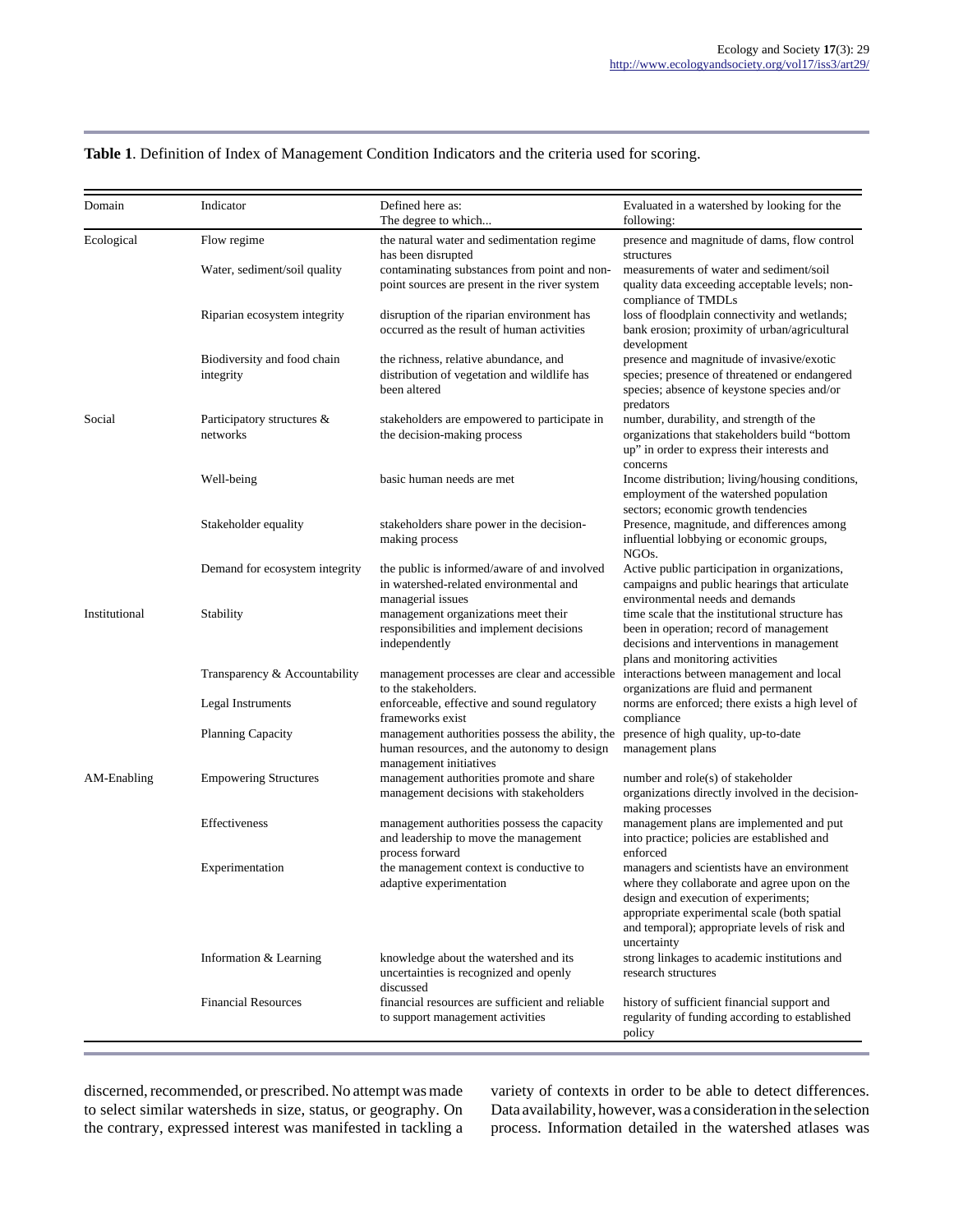| <b>Basin Name</b>                        | Scale                                                                        | Population<br>River Length (km)/<br>Primary water uses<br>Basin Size $(km^2)$<br>(millions) |                      |                                                                                    | Major water resource issues                                                                                   |  |  |  |
|------------------------------------------|------------------------------------------------------------------------------|---------------------------------------------------------------------------------------------|----------------------|------------------------------------------------------------------------------------|---------------------------------------------------------------------------------------------------------------|--|--|--|
| Apalachicola-<br>Chattahoochee-<br>Flint | Interstate (Alabama,<br>Florida, Georgia)                                    | 6 (most in<br>Atlanta,<br>GA)                                                               | 843/<br>48,500       | Urban and agricultural water<br>supply, fisheries                                  | Adequate timing and quantity of<br>river flow                                                                 |  |  |  |
| Columbia                                 | International<br>(British Columbia, Idaho,<br>Oregon Washington,<br>Montana) | 3.7                                                                                         | 2000/<br>675,000     | Hydropower, irrigation, water<br>supply, navigation and recreation                 | "Most dammed river system in the<br>world", flooding, impact of dams<br>upon fisheries (endangered<br>salmon) |  |  |  |
| Crocodile                                | International<br>(South Africa, Swaziland,<br>Mozambique)                    | 0.6                                                                                         | 320/<br>10,450       | Irrigation, tourism, wildlife<br>conservation                                      | Water scarcity and human poverty                                                                              |  |  |  |
| Fraser                                   | Provincial (British<br>Columbia)                                             | 3.3                                                                                         | 1375/<br>234,000     | Salmon fisheries, irrigation,<br>urban water supply,<br>transportation, recreation | Estuarine water quality, Flooding,<br>Negative impacts to fisheries<br>(endangered salmon)                    |  |  |  |
| Hudson                                   | Interstate<br>(5 states, 93% in NY)                                          | 8                                                                                           | 508/<br>34,500       | Urban water supply, irrigation                                                     | Contaminated sediments, water<br>quality, invasive species (water<br>chestnut, zebra mussels)                 |  |  |  |
| King's Bay &<br><b>Crystal River</b>     | Regional/Local<br>(1 county, Florida)                                        | 0.1                                                                                         | 11/<br>637           | Urban water supply,<br>Conservation/tourism                                        | Water quantity and quality in<br>King's Bay; invasive aquatic<br>macrophytes; endangered manatee              |  |  |  |
| Ocklawaha                                | Regional<br>(5 counties, Florida)                                            | 0.3                                                                                         | 177/<br>7200         | Urban and agricultural supply,<br>recreation                                       | Channelization, water quality<br>(nitrogen and phosphorus),<br>invasive macrophyte species                    |  |  |  |
| Peace                                    | Regional<br>(4 counties, Florida)                                            | 0.8                                                                                         | 241/<br>6086         | Phosphate mining, urban and<br>agricultural supply                                 | Saltwater intrusion, water quantity/<br>quality in Charlotte Harbor                                           |  |  |  |
| Sacramento                               | Regional<br>(California)                                                     | 2.0                                                                                         | 719/<br>69,500       | Urban and agricultural water<br>supply                                             | Water quantity and quality (esp.<br>salinity, mercury), flooding                                              |  |  |  |
| St. Mary's                               | Interstate<br>(Georgia, Florida)                                             | 0.01                                                                                        | 209/<br>4170         | Industry, agriculture,<br>commercial and recreational<br>fishing                   | Water quality (industrial effluents,<br>septic tanks)                                                         |  |  |  |
| Suwannee                                 | Interstate<br>(Georgia, Florida)                                             | 0.3                                                                                         | 394/<br>27,684       | Agriculture/silviculture,<br>recreation                                            | Water quality (nitrates)                                                                                      |  |  |  |
| Zambezi                                  | International<br>(8 countries, especially<br>Zambia, Zimbabwe)               | 32                                                                                          | 4400/<br>1.4 million | Hydroelectricity, mining,<br>subsistence agriculture, wildlife<br>conservation     | Severe poverty, disrupted flow/<br>sedimentation regime due to 86<br>dams                                     |  |  |  |

#### **Table 2**. General characteristics of the twelve watersheds considered in this study.

supplemented with additional studies and reports to arrive at IMCs that reflect, to the best of our knowledge, an up-to-date reality for each watershed.

We scored IMC indicators for each watershed on a three-point scale: (1) low, (2) average or (3) high. Indicator scoring for each watershed was performed independently by each of the authors and was generally consistent. Where there were scoring inconsistencies, further analyses were made to arrive at a consensus. Indicator scores were averaged for each indicator category (Ecological, Social, Institutional, and AME). Using the three-point scale, the IMC of a watershed may vary between values of 4.0 and 12.0 (the minimum average of 1.0 and the maximum of 3.0 for each of the four categories).

#### **RESULTS**

For the twelve watershed case studies, IMCs ranged from 4.7 to 11.4 with a mean score of 8.9 (see Appendix for individual scores and Figure 2 for a summary); three watersheds scored less than 8.0 and three higher than 10.0. Across all indicator categories the Zambezi watershed scored low and received the lowest IMC overall. This result is not surprising given the basin's extreme poverty and pervasive institutional weaknesses among its eight riparian nations (Angola, Botswana, Malawi, Mozambique, Namibia, Tanzania, Zambia, and Zimbabwe).

Equitable allocation of upstream-downstream water transferences is further complicated by the 86 dams found within the basin. Moreover, the urgent and ever-present struggle to address issues of poverty and human development consumes already limited resources and relegates many water management decisions to be driven by competing resource sectors such as the Ministries of Energy or Mines. Consequently, water management institutions across the basin are highly fragmented and policies poorly enforced. This low IMC reflects that the Zambezi watershed as a whole is a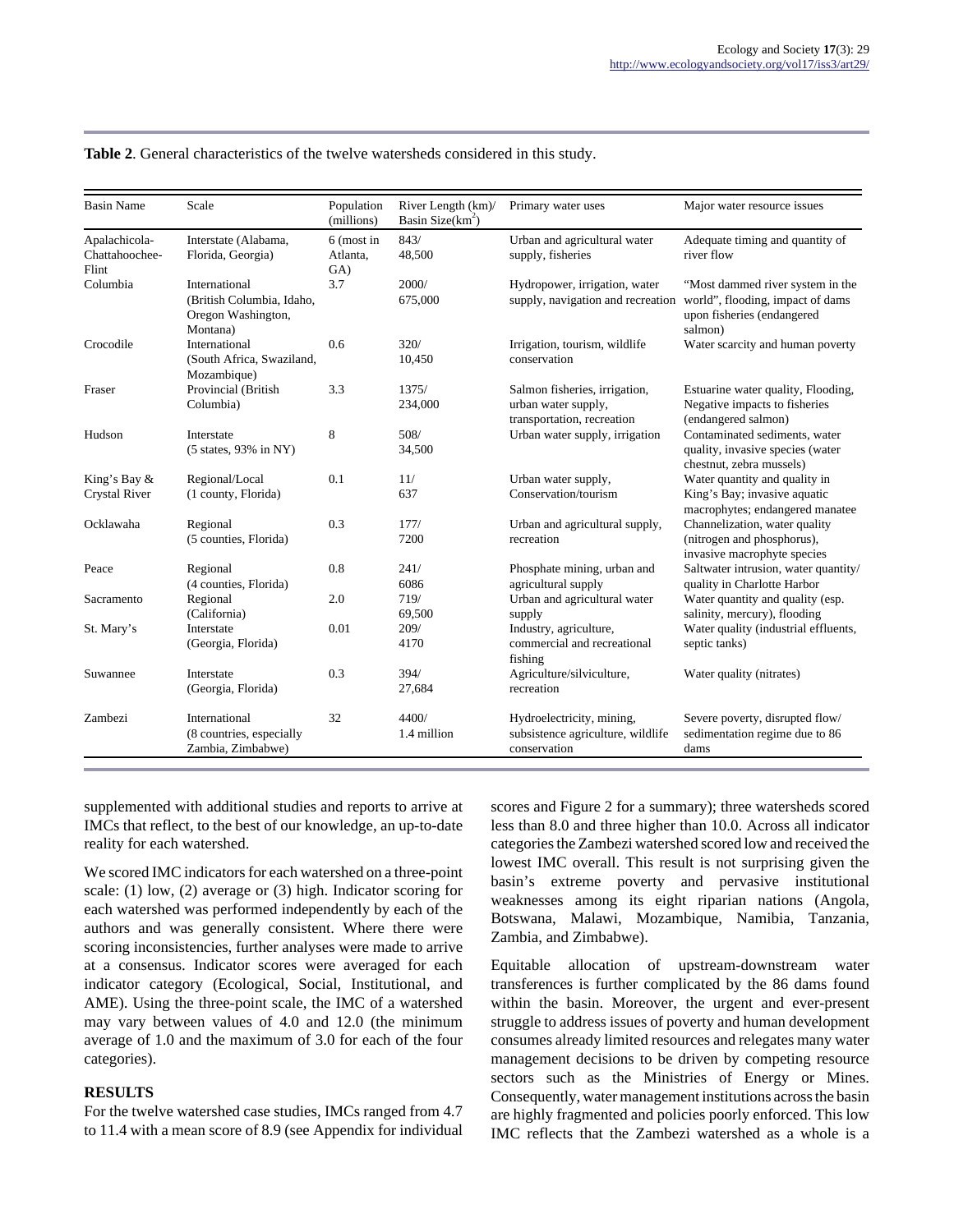**Fig. 2**. IMCs with averaged indicator category scores for the twelve watersheds in this study. Possible scores for each indicator category range from 1.0 to 3.0. The number above each bar is the final IMC score for the watershed, calculated as the sum of its four category scores.



volatile social-ecological system, particularly in the face of extreme uncertainty, such as climate change, which is predicted to exacerbate issues of poverty through the occurrence of more severe droughts (Beck and Bernauer 2010).

At the other end of the spectrum of our twelve cases studies is the relatively small and pristine Suwannee River watershed, located in southern Georgia and north central Florida of the US. The Suwannee scored high in all IMC indicator categories. Though the watershed lacks a basin-wide regulatory institution or an interstate compact, watershed-wide management decisions and research efforts are coordinated by the Suwannee River Interagency Alliance which is comprised of federal, state (Georgia and Florida) and regional organizations such as the Suwannee River Water Management District (SRWMD). The Suwannee River Partnership has been successful at building consensus among diverse stakeholder groups through voluntary, incentivized Best Management Practices (BMPs) in lieu of enforcing farmer compliance of Total Maximum Daily Loads (TMDLs). A long-term goal of developing a hydrologic observatory in the Suwannee River basin is being approached by numerous U.S. research institutions through the acquisition of federally-sponsored research grants. The creation of a hydrologic observatory will facilitate multiscale experimental studies across the watershed. In light of these many complementary factors, the Suwannee River watershed is likely an excellent candidate for implementing AM practices, perhaps most limited by longterm funding needed for large-scale experimentation.

The Suwannee and Zambezi watersheds represent cases where indicator scores were consistent across all indicator categories. In other cases, such as the Columbia and Hudson watersheds, IMCs were strongly biased by the ecological category score. Columbia's low ecological score reflects the presence of innumerable dams that have caused severe declines of salmon fisheries while in the Hudson both large dam systems and severely contaminated water and sediments are present. Low ecological scores reduced these watersheds' IMC despite their overall strong social and institutional scores. However, it is important to note that the ecological crises facing both these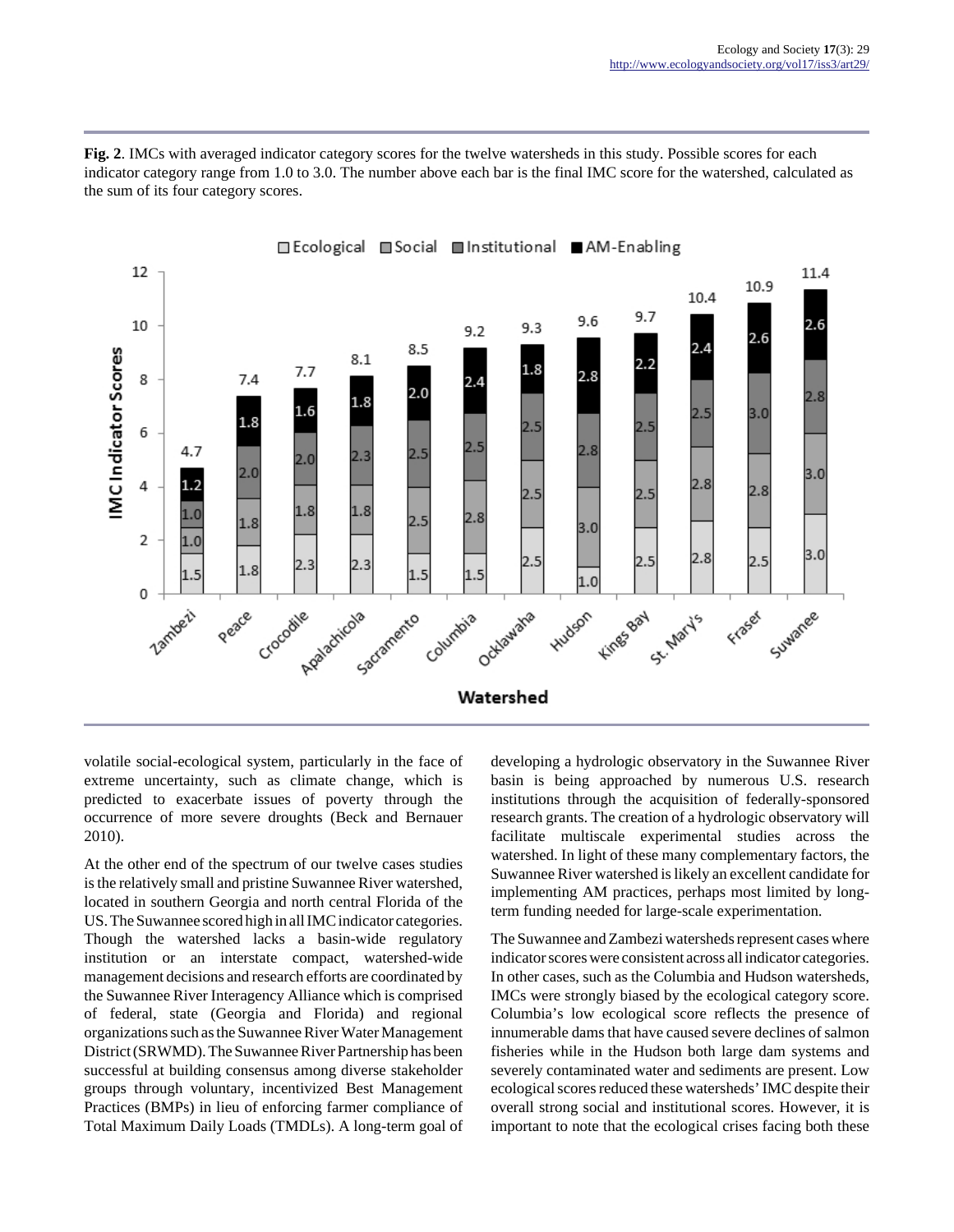rivers have served as a catalyst for the emergence of the strong social and institutional structures in place today in these watersheds. In other words, while the ecological indicator does not represent current governance-related conditions per se, it nevertheless strongly influences them. This interdependency between the social and the ecological, and its resolution at the institutional level, provides a working illustration of our hinge analogy.

Overall, the watersheds presented in this study tended to score lowest in the AME category. While we might presume a priori that watersheds with high social and institutional scores might be better equipped for implementing AM strategies, we found that this might not always be the case. In fact, we also observed that for watersheds where AM strategies are, to varying degrees, already in place (Hudson, Columbia, Sacramento, Crocodile) or had been practiced in the past (Fraser) this precondition did not necessarily translate to high or low AME scores, respectively. The lack of congruity of these observations illustrates the difficulty of "translating" a relatively sound social-institutional base to an effective and functional AM process. These discrepancies are captured by the IMC framework, suggesting that the indicators that we present here, though admittedly broad and overly simplified, may nevertheless be effective at highlighting key differences among watershed management regimes. Herein lies the potential power of the IMC as a diagnostic tool for determining which watersheds are best equipped to employ AM strategies: where scores for the social-institutional indicators, even when favorable, are far from alignment with that of the AME indicators, AM processes in practice are likely to be jeopardized.

We examine which of the twelve watersheds are most disposed to incongruent AM and social-institutional characteristics by comparing the AM-enabling category score and the combined average of its social and institutional category scores (Figure 3). These (x,y) values were plotted against a 1:1 line; the further the watershed deviates from the 1:1 line, the greater the lack of alignment between its AM-enabling and socialinstitutional scores. This lack of alignment was especially prominent in four watersheds – Columbia, Sacramento, Ocklawaha, and Apalachicola-Chattahoochee-Flint (ACF). In all four of these watersheds, AME scores were low relative to their social-institutional scores. Conversely, three watersheds fell into the so-called "zone of high AM fitness" where AM and social-institutional factors were both high and in alignment with each other. The three AM "fit" watersheds were the Hudson, Suwannee and Fraser. Using the IMC framework, these three watersheds are predicted to have the highest "AM fitness" and thus the greatest potential for successful implementation of AM strategies. In all twelve watersheds, we see that AME indicators scored lower than the combined social-institutional score; i.e., all values fell below the 1:1 line rather than above it. This observation makes sense intuitively since AME indicators represent a subset of the larger social and institutional context. Thus, AME characteristics as a whole can only function as well as the social-institutional frameworks in place.

**Fig. 3**. Identifying AM fitness using the IMC. AM fitness is the degree to which favorable AM conditions are in place in a watershed, as indicated by a watershed\\\'s proximity to the 1:1 line. The Hudson, Fraser, and Suwannee watersheds fell within the zone of \\\"high AM fitness\\\" (indicated by the dotted box), as their Social-Institutional scores were high and in 1:1 alignment with their respective AME scores. Outliers (italicized, bold) are those watersheds that exhibit low AME scores relative to their high Social-Institutional scores.



What are the underlying factors that differed between the "outliers" and the AM "fit" watersheds? What are the institutional distinctions that favor AM? To address these questions we first take a closer look at the Columbia watershed which scored as high for the social and institutional indicators as the three AM "fit" watersheds. However, in contrast to its high social and institutional scores, its incongruent midrange AM-enabling score reflects mixed conditions for successful adaptive management. On one hand, adaptive management for managing salmon-recovery efforts has been in practice since 1984 (Lee and Lawrence 1986) and one may assume that a long experience in AM has perfected its practice. This is partly true, especially regarding an improved stakeholder participation in decision-making processes (McLain and Lee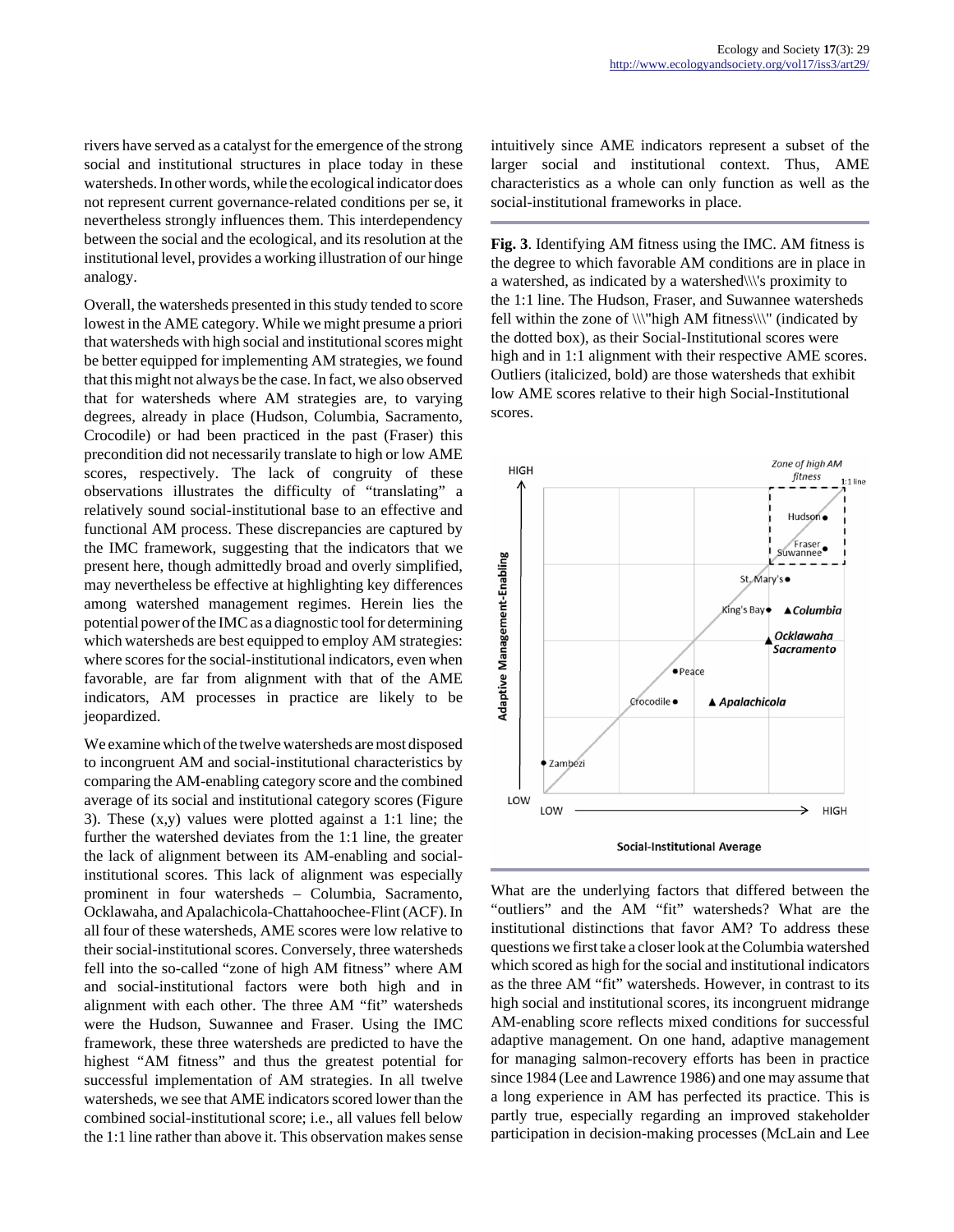|              |                                                   |                                         | <b>CHALLENGE</b>                          |                                             | <b>OPPORTUNITY</b>                                     |                                           |                                                       |                                           |                                                                                         |  |  |  |
|--------------|---------------------------------------------------|-----------------------------------------|-------------------------------------------|---------------------------------------------|--------------------------------------------------------|-------------------------------------------|-------------------------------------------------------|-------------------------------------------|-----------------------------------------------------------------------------------------|--|--|--|
|              | Lack of<br>upstream-<br>downstream<br>cooperation | Lack of<br>stake-<br>holder<br>equality | Fragmented<br>policies and<br>legislation | Non-conducive<br>experimentation<br>setting | Watershed-<br>level water<br>management<br>authorities | Multi-level<br>government<br>partnerships | Watershed<br>councils for<br>planning/info<br>sharing | Stake-<br>holder<br>incentive<br>programs | Learning by<br>implementation<br>of AM: current,<br>in the past, or in<br>other sectors |  |  |  |
| Apalachicola | $++$                                              | $++$                                    | $++$                                      | $+$                                         | $++$                                                   |                                           |                                                       |                                           |                                                                                         |  |  |  |
| Columbia     | $+$                                               |                                         | $++$                                      | $+$                                         |                                                        |                                           | $+$                                                   | $++$                                      | $++$                                                                                    |  |  |  |
| Crocodile    | $+$                                               | $++$                                    | $++$                                      | $+$                                         | $++$                                                   | $^{++}$                                   |                                                       |                                           | $++$                                                                                    |  |  |  |
| Fraser       |                                                   |                                         | $++$                                      |                                             |                                                        | $++$                                      | $++$                                                  |                                           | $++$                                                                                    |  |  |  |
| Hudson       |                                                   |                                         |                                           |                                             |                                                        |                                           | $++$                                                  | $++$                                      | $++$                                                                                    |  |  |  |
| King's Bay   |                                                   |                                         | $+$                                       |                                             | $++$                                                   |                                           | $++$                                                  |                                           | $+$                                                                                     |  |  |  |
| Ocklawaha    | $++$                                              | $+$                                     | $+$                                       | $+$                                         | $++$                                                   |                                           |                                                       |                                           |                                                                                         |  |  |  |
| Peace        | $++$                                              | $++$                                    | $++$                                      |                                             | $++$                                                   |                                           | $++$                                                  | $++$                                      | $+$                                                                                     |  |  |  |
| Sacramento   | $+$                                               | $+$                                     | $++$                                      | $+$                                         | $++$                                                   |                                           | $++$                                                  |                                           | $++$                                                                                    |  |  |  |
| St. Mary's   |                                                   |                                         | $^{+}$                                    |                                             | $++$                                                   | $++$                                      |                                                       | $++$                                      |                                                                                         |  |  |  |
| Suwannee     |                                                   |                                         |                                           |                                             | $++$                                                   | $++$                                      |                                                       | $++$                                      |                                                                                         |  |  |  |
| Zambezi      | $++$                                              | $++$                                    | $++$                                      | $++$                                        |                                                        | $+$                                       | $+$                                                   |                                           |                                                                                         |  |  |  |

**Table 3**. Common challenges and opportunities for watershed management and the adoption of AM practices. The degree to which each challenge or opportunity is present in a given watershed is indicated by "+" for a relevant challenge or opportunity and "++" for a major challenge or opportunity.

1996) however, there exist two primary sources of intractable problems that continue to plague adaptive management of fisheries in the basin. The first is the problem of dispersion of authority among relatively autonomous actors at the federal, state, municipal and tribal levels. To some degree this fragmentation is counterbalanced by the creation of the Northwest Power Conservation Committee (NPCC) as a centralized, neutral institution charged with making systemwide decisions and coordinating stakeholders; however the overall efficiency of the NPCC is diminished by its lack of authority to implement the management plans they create (Volkman and McConnaha 1993). Secondly, and perhaps a much more daunting a challenge to adaptive management in practice, is overcoming the inherent difficulties in carrying out experiments in the basin. The risks, costs and scale of comanaging endangered salmon populations and hydroelectricity is compounded by the salmon species complex life history and variable migration patterns which confound discernment of whether management strategies are meeting their objectives for increasing populations (McDonald et al 2007). These two broad AM limiting factors were accounted for in the IMC framework through decreased AME scores for "effectiveness," and "experimentation."

# **ADAPTIVE MANAGEMENT CHALLENGES AND OPPORTUNITIES**

As we saw above for the Columbia River Basin, the examination of the social-institutional-AME context of a watershed from an IMC perspective helps to shed light on how the potential for AM in theory can be stopped short by pervasive challenges when put into practice. Through our IMC analyses of the twelve case studies, and particularly from our

"outlier" watersheds, we found that many of the AM challenges can be classified into a small number of broad categories (Table 3). In some cases, these challenges to AM may be countered or overcome by opportunities manifested by the social-institutional domains as illustrated by our three "AM-fit" watersheds. The following discussion of these challenges and opportunities provides the narrative of how the IMC scoring is actually performed. Conversely, IMC scoring can be visualized as a tighter, more succinct means of depicting the presence of these fundamental challenges and opportunities.

# *Upstream-downstream cooperation*

Adaptive management is not a conflict resolution strategy; where there are serious, irresolvable tensions between upstream and downstream water users, AM is likely to fail (Feldman 2008). At present, any meaningful basin-wide AM program in the ACF basin is precluded by the lack of consensus between Georgia, Florida and Alabama over the equitable apportionment of water. Similarly, the contentious debate over dam decommissioning in the Ocklawaha basin serves as another example, albeit at a much smaller scale, where successful basin-wide AM is limited due to enduring stakeholder conflict (Sloan 2005).

Transboundary compacts such as the Columbia River Treaty between the US and Canada illustrate an example of how to deal with conflicts between upstream-downstream users. Another approach is the creation of a neutral, third-party consensus-building organization such as the Northwest Power Planning Council (NPPC) and the Fraser Basin Council (FBC) in the US portion of the Columbia River and in the Fraser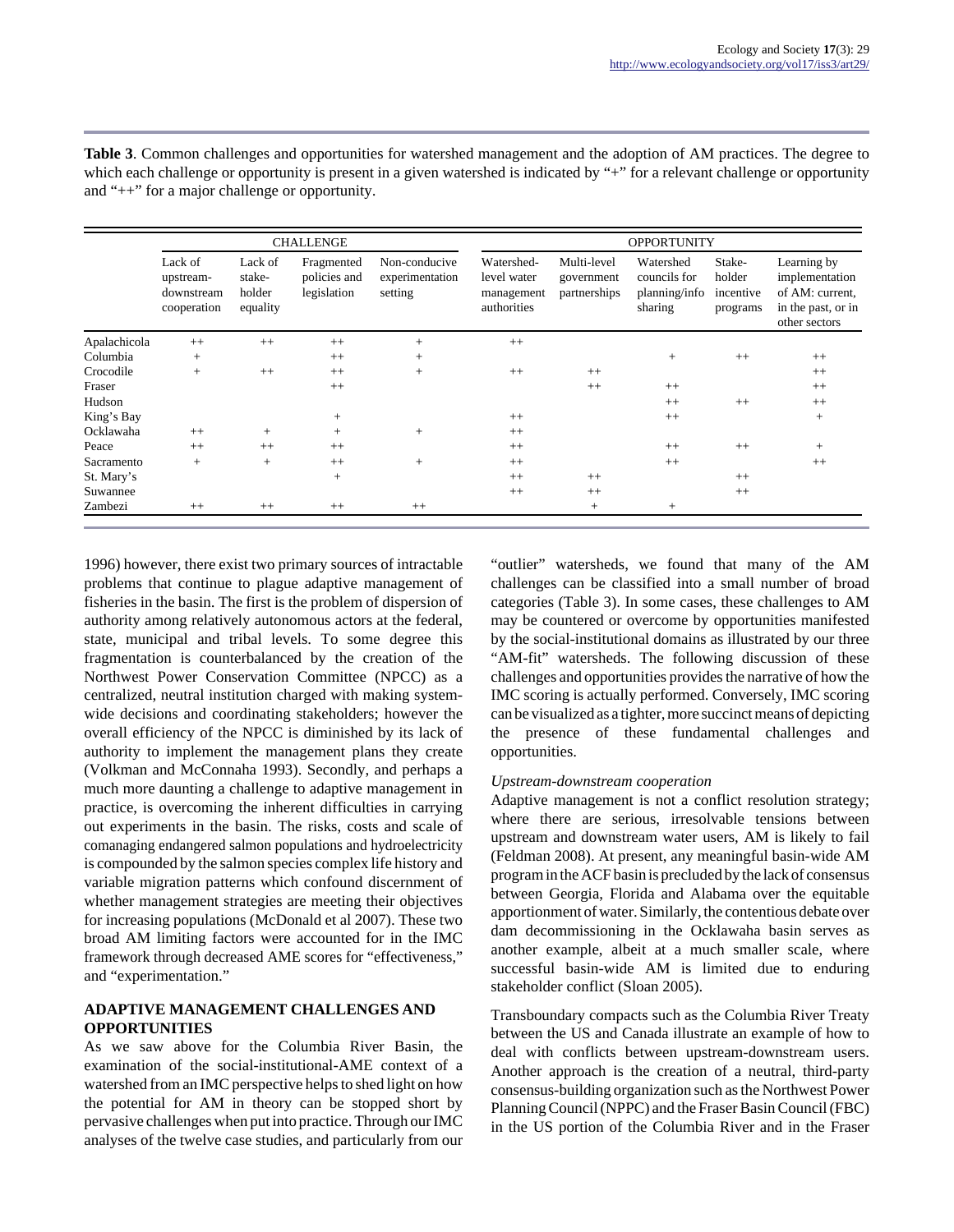River basin in British Columbia (Blomquist et al. 2005), respectively. Other watersheds, such as the Suwannee and the St. Mary's have successfully avoided conflict by relying on intergovernmental agencies — the Suwannee River Interagency Alliance and the St. Mary's River Management Committee, respectively — with representatives from each state who are responsible for basin-wide decision-making and management planning activities. However, some institutional arrangements may not carry enough weight to prevent conflict when heated upstream-downstream water quantity and/or quality issues arise. In fact, as the ACF basin has clearly demonstrated, even in the presence of an interstate compact, agreements can and do fail. This reality may serve to caution other multiparty treaties such as those between South Africa, Swaziland and Mozambique in the Crocodile basin in southern Africa. At present, in the event that two of the states have a conflict, the third state can often act as an arbitrator. Swaziland is also in the unique position of being both downstream and upstream of South Africa, which provides them with leverage when negotiating with South Africa. However, in the case of an extreme and prolonged drought situation, there is the potential that water allocation agreements may not be honored by more than one nation leading to a fissure between all three countries.

Science-based policy directives based around measureable goals such as TMDLs and minimum flows have potential for mitigating or reducing transboundary conflict by providing common, defensible ground through objective, reportable and quantifiable compliance-driven agendas. As long as an atmosphere of trust and open communication exists, AM can provide the framework for the decision-making and experimental aspects of these approaches. Failures in collaboration can limit and impede the ability to conduct AM experiments (Smith 2011); therefore, the existence of watershed councils is a key feature in the ability to generate consensus.

# *Stakeholder equality*

AM paradigms require a negotiating environment that is able to foster confidence, participation and shared power. Where these preconditions are lacking, adaptive management will not succeed (Stringer et al. 2006, Feldman 2008). In situations where stakeholder power is strongly imbalanced, adaptive management processes are likely to get hijacked by both blatant and hidden agendas (Allen and Gunderson 2011). Lack of equality among stakeholders occurs when a particular stakeholder or stakeholder interest group wields unequal power or representation in the decision-making process through unequal access to information, time, money, and/or skills (Huitema et al. 2009).

Approximately 75% of the ACF's population resides within metropolitan Atlanta, located at the upstream end of the watershed. Not surprisingly then, this growing population has held considerable sway over water use rights compared to their rural downstream counterparts. The city of Atlanta's disproportionate influence over water quantity and quality in the remaining ACF basin is a clear example of unequal power sharing. Another example can be found in the Ocklawaha basin in Florida where the fishing interests of a single stakeholder group, backed by a few powerful politicians, has halted restoration of the Ocklawaha River despite millions of dollars in scientific research that demonstrated the feasibility and benefits of river restoration and which is supported by every state or federal environmental protection agency including the governor and Cabinet (Hamann 2005*a*).

Another salient example of unequal stakeholder representation within our case studies is the phosphate mining industry in the Peace River watershed in Florida. The phosphate industry greatly influences the Florida economy with Florida's phosphate deposits providing a quarter of the world's phosphate supply. As a result of this, the phosphate mining industry's influence on State and federal environmental policy is unduly large, and can bend the rules regarding cumulative impacts analysis which aids mining applicants in the permitting process while minimizing the industry's accountability for causing negative, widespread and long-term environmental impacts to the watershed (Brown 2005). Where imbalances are present, public participation and suitable agency interventions may ultimately serve to reinforce them, rather than reduce them, unless "underprivileged" stakeholders are actively supported by organizers of participatory processes (Huitema et al. 2009). This role is often played by watershed councils or other organizations designed to build stakeholder consensus such as the NPPC and FBC described above for the Columbia and Fraser watersheds.

#### *Experimentation*

Deliberate, ongoing experimentation lays the foundation upon which AM is built. Some watersheds engaged in rhetoric regarding potential adoption of AM benefit greatly from past and present learning experiences from the region. Examples include AM previously used for forestry practices in the Fraser watershed, and currently those in place for wildlife management in Kruger National Park at the Crocodile River watershed. Decades of invasive plant management in the King's Bay/Crystal River watershed may perhaps constitute "passive AM", as it is not the rigorous and deliberate experimentation that intends to embrace uncertainty and reduce it in the process (Gregory et al. 2006).

Experimentation and learning in the AM context refers to at least two phenomena: (1) scientific experimentation to gain understanding about managing the watershed from an ecological perspective and (2) experimentation to improve management of the watershed from an institutional perspective. Both pose numerous challenges, but it is one of the premises of AM that we should be willing to accept the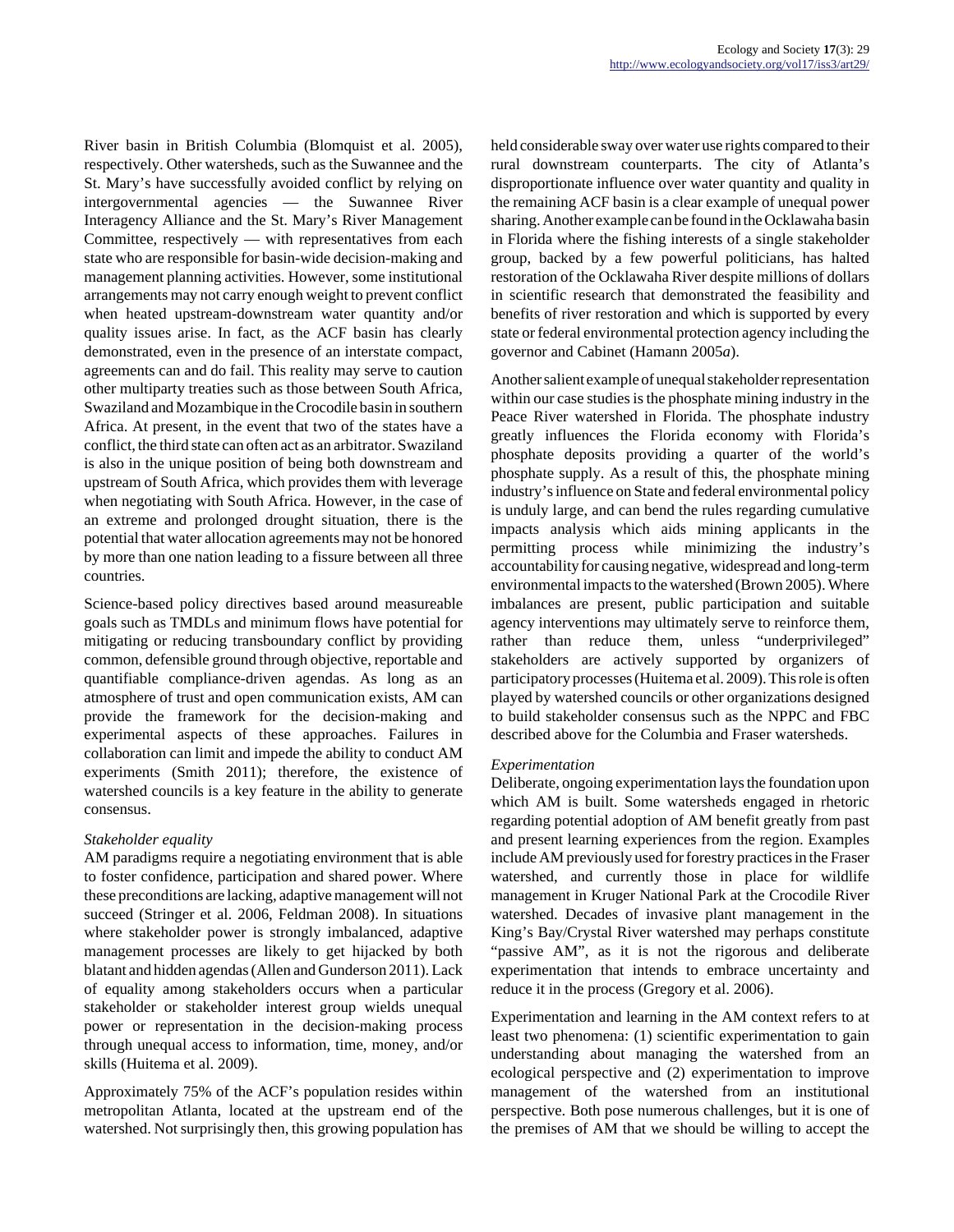possibility, even the likelihood of failure, in the name of learning (Pahl-Wostl et al. 2007). However, significant failure at the science-policy interface yields an unfavorable position for politicians hoping to get reelected and who must approve implementation and authorization of funds. There is also the incompatibility between short political tenures and the long time horizons needed for scientific and governance experimentation.

These challenges are further compounded in high-stakes settings such as in the Columbia and the King's Bay-Crystal River watersheds where failures could mean further declines in endangered species populations such as salmon and manatee, respectively. Moreover, long-term experimentation can be expensive, both in terms of operational costs as well as opportunity costs, e.g. lost revenue by adjusting flow through hydroelectric turbines to allow fish passage. Finally, the creation of meaningful experimental designs presents formidable challenges to ensure that experiments take place at an appropriate temporal and spatial scale to capture representative data under controllable and replicable conditions (Gregory et al. 2006, Allen and Gunderson 2011). Given these myriad constraints, the passive form of AM is often the only feasible option for many watersheds.

### *Organizational fragmentation and overlaps*

Adaptive management assumes that the social-ecological system must necessarily be viewed from a holistic perspective in order to confront sources of uncertainty and design meaningful experiments. Institutional fragmentation is a pervasive problem that erodes this foundation by creating barriers to implementing comprehensive management decisions and experimental policies. Fragmented institutions and policies surrounding water management can stem from a number of sources including overlapping and/or competing authority and responsibility for water resource management and decision-making. Not surprisingly, water policy fragmentation is likely to exist in large transboundary basins where water resources are shared between culturally diverse, economically insecure and politically unstable nations such as those found in the Zambezi and Crocodile watersheds.

However, fragmentation can also be pervasive in welldeveloped nations with robust institutional structures and traditions, often in attempts to decentralize power. Overlapping rights and authority levels have been at the cornerstone of salmon management challenges in the Fraser River basin (Pinkerton 1999) and the failure of CALFED in the Sacramento River basin (Hanemann and Dyckman 2009, Kallis et al. 2009). For example, comprehensive management of salmon fisheries in Fraser basin is confounded by the governance structure in British Columbia which grants municipal and First Nation autonomy over water and land use decisions. Municipal and tribal governments can each establish their own laws and regulations regarding salmon habitat protection thus creating a patchwork of disparate and often conflicting water and stream habitat decisions.

Fragmented policies resulting from the lack of comprehensive management may, in some cases, be intentional in order to accommodate the interests of influential stakeholders, as was observed at the Peace River watershed. In other cases, the fragmented policies reflect outdated practices that have yet to be changed due to institutional obstacles. A case in point is the lack of co-management policies for groundwater and surface water resources in the Sacramento River basin. Despite recognition of the importance of conjunctive management of surface and groundwater for meeting future urban and agricultural supply needs and for minimizing saltwater intrusion in the basin, this practice would require a fundamental change in the current agreements that govern surface water deliveries in the basin and thus have not yet been realized (Healey et al. 2008).

The King's Bay/Crystal River watershed provides an interesting example in which fragmented water policies can arise due to unclear physical boundaries. Water management districts in Florida use watershed boundaries as the template for delineating local and regional water management jurisdictions; however, the system boundary and area of influence of King's Bay/Crystal River is more accurately characterized by its patterns of groundwater flow, i.e., its springshed. Thus, incompatibilities between the real and managed boundaries of the system can lead to fragmented or misaligned management decisions by blurring the lines of responsibility. This issue is especially salient at King's Bay for determining how to prioritize management regarding the identification and mitigation of sources of pollutants that affect water quality and water clarity.

The problems of fragmentation have been addressed in some cases through restructuring of governance institutions. In many cases, these institutions are created at a watershed-level scale in an attempt to better match the scope of the "problemshed", i.e., the geographic area and all activities that contribute to the problem (Doremus 2009). Watershed-level institutions are created with the intention of resolving many of the failures found in traditional water resource institutions including the lack of cooperation among institutions, lack of stakeholder participation and the lack of recognition of interdependencies at the watershed scale (Huitema et al. 2009). The NPCC in the Columbia basin, the Water Management Districts in Florida and the Delta Blue Ribbon Vision Task Force (previously CALFED) in the Sacramento-San Joaquin basin in California provide examples of institutional restructuring of water governance at the watershed scale. While the degrees to which these institutions have succeeded in practice vary, they nevertheless demonstrate that despite a host of institutional barriers institutional restructuring is indeed possible (Hamann 2005*b*, Heikkila and Gerlak 2005).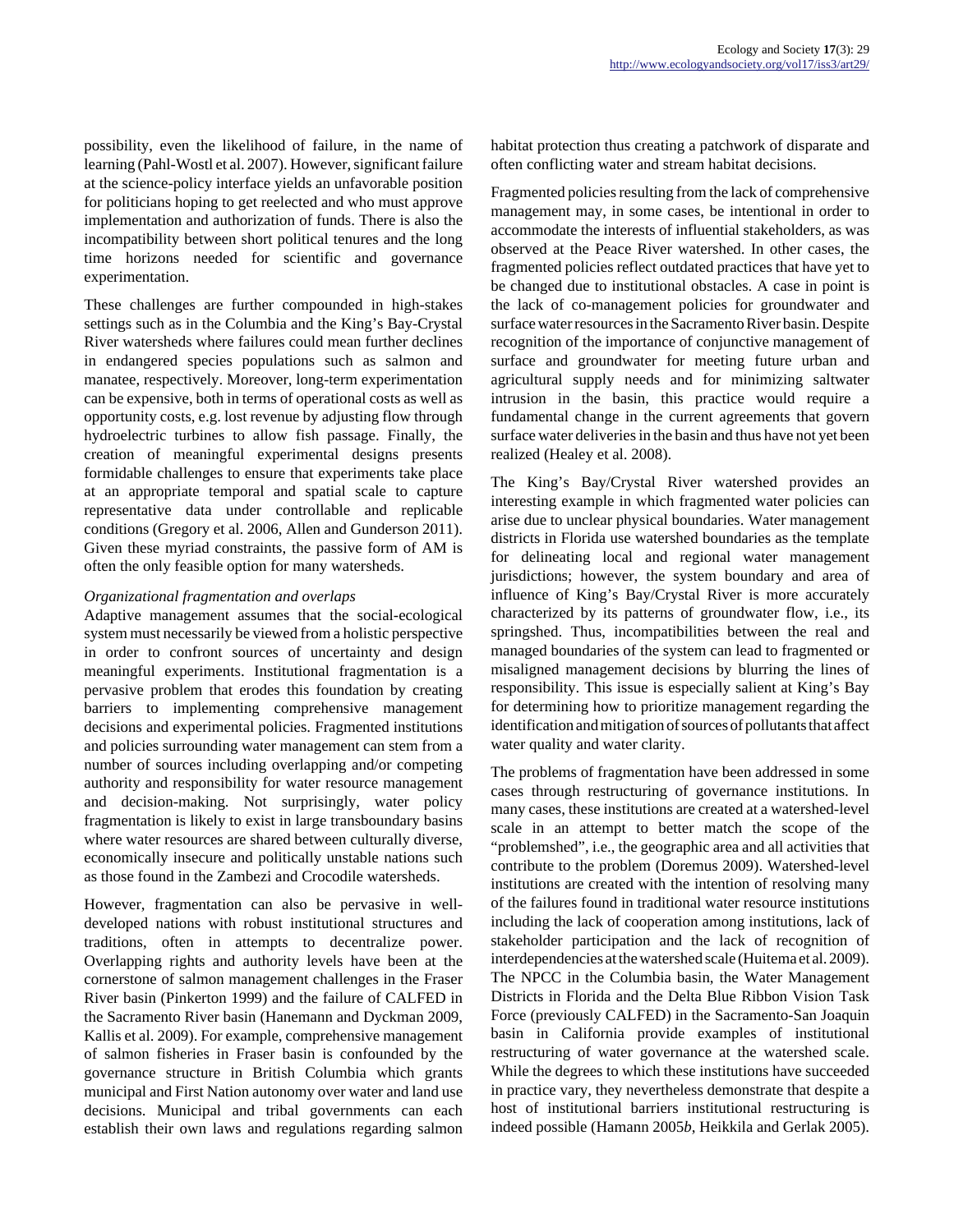Moreover, while CALFED ultimately failed in delivering the desired management and policy outcomes, many argue that it ostensibly succeeded in transforming cultures, processes, languages and understandings (Bobker 2009).

Institutional overlap is at the cornerstone of polycentric governance and is often believed to provide resilience through redundancy (Ostrom 2005, Andersson and Ostrom 2008, Ostrom 2009). For the Columbia River, Cosens (2010) has argued for an administrative framework that substitutes the state and federal agency command-and-control approach for "an infusion of resources and capacity building at the local level, while retaining overlapping state, federal and international programs to provide oversight" and coordination. We have found, however, that if poorly conceived or managed, overlapping centers of shared responsibility are, in practice, very difficult to construct (Hooghe and Marks 2003) and operate. The fact that fragmentation and overlaps are the most important and frequent challenges found in our study suggests that management institutions are still focusing upon narrow sectors of the watershed (geographic or thematic) and are largely unable to discriminate, delegate, or come to terms with each other's jurisdictions in an effective manner. Resolving this issue requires either a much-improved level of coordination between the various parts designed to preserve the many centers of decision making at various scales, or a clearly centralized organization that oversees the entire agency constellation. In either case, coordination or oversight must be performed by an agency that has the capability of carrying out these tasks. Jurisdictional overlap and agency redundancy, we found, can lead to paralyzing bureaucratic roadblocks, and hinder the clarity, and the responsible assumption of commitment for effective AM action.

# **CONCLUSIONS**

If AM is to be genuinely embraced, existing institutional frameworks themselves must adapt in order to accommodate new ways of sharing information, learning through deliberate experimentation, and incorporating learning into planning (Allan and Curtis 2005). Traditional command-and-control style management regimes cannot be easily substituted by a more "egalitarian-participatory" framework; rather, the responsibilities, the power and the means to manage, even after desirable institutional transformations, must continue to reside at some form of single or shared top structure that will effectively assume those responsibilities in a holistic, comprehensive framework. The IMC indicator analysis and the prevalence of noted challenges, such as institutional overlaps and fragmentation, show this to be a major obstacle to the adoption of sustainable AM in practice. They also point strongly to crucial differences in the mechanics of management and their history, as well as in the need to institute a committed AM-related atmosphere in order to avoid undesirable oscillations in policy implementation. As Nie

(2008) has written, "recognizing the necessity and legitimacy of regulatory enforcement is imperative if we are to move alternative conservation strategies forward".

The challenge lies in arriving at an appropriate balance between command-and-control and pluralistic, participatory governance in order to be simultaneously efficient and legitimate yet dynamic and open to change in the face of uncertainty and new information as learning advances. In some cases, a strongly hierarchical structure may be more flexible and dynamic than a polycentric governance regime, yet would require a trade-off of participation and democratization (Skelcher 2005, Ostrom 2011). Discovering an appropriate balance for each watershed is not likely to follow an institutional prescription for a pre-conceived notion of AM; rather, attention should be directed at how to create cohesiveness among the essential managerial and decisionmaking pieces. For this reason, an approach such as the IMC can be helpful because it keeps track of how the different domains and indicators adjust to each other at any point. That is, we understand generally which factors are relevant; what is difficult is to make the specific decisions regarding the right mixes of strength and flexibility, of research aims, and of collaboration or centralization for each case.

It emerges from our analysis that AM is not the appropriate strategy for all watersheds. Where there is little uncertainty, where the costs and risks are too high, where institutions are weak or dysfunctional, and where the experimental context does not permit meaningful experimentation, other management approaches should be pursued (Gregory et al. 2006, Allen and Gunderson 2011, Engle et al. 2011). However, even in situations when non-AM strategies are used, it is nevertheless prudent to promote active stakeholder participation and attempt to sustain enough flexibility within management and decision-making to allow for adaptation when the need becomes obvious (Williams 2011). We found that the social-institutional framework for the management of a watershed is not, in and of itself, a sufficient precondition for successful AM. Without the AME "oil" that includes adequate financial resources, active experimentation with open and effective pathways for learning, effective implementation of comprehensive policies, and engaged stakeholders, the "hinge" system as a whole will not thrive.

It would be tempting to establish that for a small and pristine watershed there corresponds a simple and tidy set of institutions that manage it successfully. Or, conversely, that for a large, complex transboundary watershed, there exists a tangled, poorly managed collection of institutions. However, we do not find such simple correspondences between the nature or size of the problems and the institutions responsible for their management because their management history depends upon how the problems are perceived. Small watersheds may be easier to manage than larger ones, but, in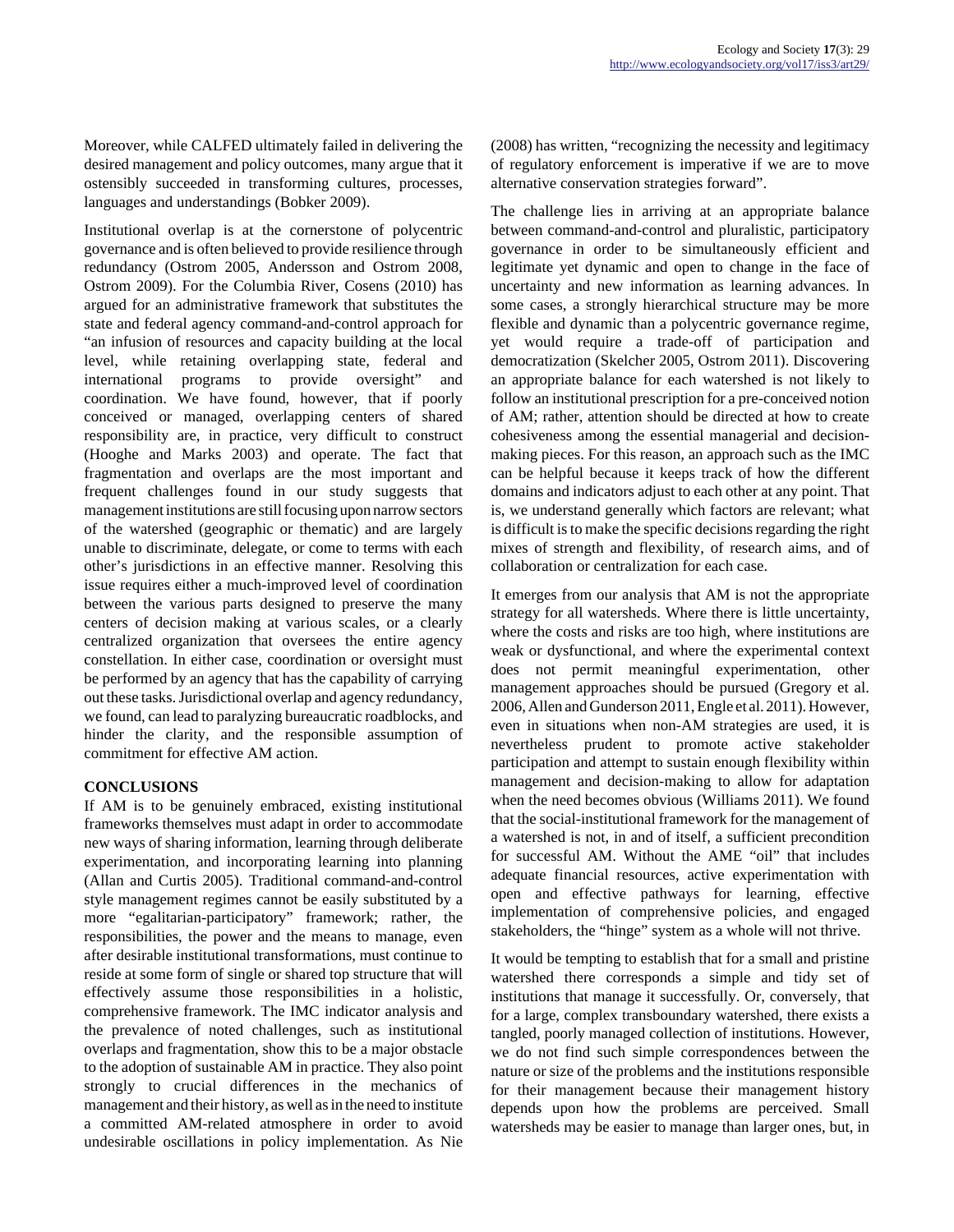our cases, scale does not appear to be a useful determinant of how management fares –large, complex watersheds may be the subject of sophisticated and robust management actions (Columbia River), while smaller ones (Peace River) flounder under the weight of intractable ecological impairment and political complexities. PCBs in the Hudson's sediments, mercury in the Sacramento, coliform bacteria in the St. Mary's, the supply of water to the city of Atlanta, and the ravages of phosphate mining at the Peace are perceived differently and it is difficult to establish a ranking of problem-gravity independently of how the local populations express their awareness, of how economic interests factor in management, and how the local authorities, sometimes overlapping and redundant, make sense out of these interactions in each case. The IMC, precisely because practiced in a case-by-case and comprehensive manner, is able to bring out the specificities of each social-ecological relationship in each particular watershed.

The IMC serves as a diagnostic tool that enables scientists, managers, decision-makers and stakeholders to view a holistic picture of the current watershed management regime. It may be used in a number of ways depending upon the goals of the users: (1) to draw comparisons between watersheds to seek learning opportunities by highlighting where key operational differences among management regimes occur; (2) to examine over time how approaches are or are not working within a single watershed i.e., as a monitoring tool that allows to evaluate how the process is moving, where the bottlenecks lie, and where implementation requirements need to be addressed; and (3) to stimulate discussion between stakeholders and policy-makers in creating goals and visions for future watershed management (Bouleau et al. 2009, Stahl et al. 2011).

*Responses to this article can be read online at: [http://www](http://www.ecologyandsociety.org/vol17/iss3/art29/responses/).ecologyandsociety.org/vol17/iss3/art29/ responses/*

#### **Acknowledgments:**

*This study was supported by NSF Award #0504422; we appreciate the efforts of the IGERT Adaptive Management of Water, Wetlands and Watersheds (AM:W3) students and faculty at the University of Florida, Gainesville, for their contributions to this work including: Nathan Barassa Wangusi, Lorenzo Benini, Susanna Blair, Becky Blanchard, Megan Brown, Brian Camposano, L. Carlton, Anna Cathey, Matt J. Cohen, Bo Davidson, David Elliot, McKenzie Ezell, Lisa Gardner, Andrea Gaughan, Robin Globus, Hollie Hall, Richard Hamann, Jillian Jensen, Nathan Johnson, William Kanapaux, Ilan Kaufer, Sean King, Marie Kurz, Dina Liebowitz, Chris Long, Melissa Martin, Kathleen McKee, Sarah McKune, Nancy Montes, Michael Morgan, Michael Murray-Hudson, John November, Julie Padowski, Darina*

*Palacio, Gregory Parent, Rachel Pawlitz, David Pfahler, Anthony Pinzino, Narcisa Pricope, Noorie Rajvanshi, Susan Risko, Estelle Robichaux, C. Schmidt, Robert Schulte, Claire Sunquist, O.T. Thakadu, Louise Venne, and Deb Wojcik.*

### **LITERATURE CITED**

Allan, C., and A. Curtis. 2005. Nipped in the bud: why regional adaptive management is not blooming. *Environmental Management* 36(3):414-425. [http://dx.doi.org/10.1007/s0026](http://dx.doi.org/10.1007/s00267-004-0244-1) [7-004-0244-1](http://dx.doi.org/10.1007/s00267-004-0244-1) 

Allen, C. R., and L. H. Gunderson. 2011. Pathology and failure in the design and implementation of adaptive management. *Journal of Environmental Management* 92(5):1379-1384. [htt](http://dx.doi.org/10.1016/j.jenvman.2010.10.063) [p://dx.doi.org/10.1016/j.jenvman.2010.10.063](http://dx.doi.org/10.1016/j.jenvman.2010.10.063) 

Andersson, K. P., and E. Ostrom. 2008. Analyzing decentralized resource regimes from a polycentric perspective. *Policy Sciences* 41:71-93. [http://dx.doi.org/10.10](http://dx.doi.org/10.1007/s11077-007-9055-6) [07/s11077-007-9055-6](http://dx.doi.org/10.1007/s11077-007-9055-6) 

Arndt, C., and C. Oman. 2006. *Uses and abuses of governance indicators.* OECD Development Centre Studies. OECD Publications, Paris, France. [online] URL: [http://www.source](http://www.sourceoecd.org/development/9264026851) [oecd.org/development/9264026851](http://www.sourceoecd.org/development/9264026851) 

Australian and New Zealand Environment and Conservation Council (ANZECC). 2000. *Core environmental indicators for reporting on the state of the environment.* State of the Environment Reporting Task Force. Environment Australia, Canberra, Australia.

Beck, L., and T. Bernauer. 2010. *Water scenarios for the Zambezi River Basin 2000-2050*. ETH Zurich, Report from the Center for Comparative and International Studies, Zurich, Switzerland.

Benson, M. H. and A. S. Garmestani. 2011. Embracing panarchy, building resilience and integrating adaptive management through a rebirth of the National Environmental Policy Act. *Journal of Environmental Management* 92:1420-1427.<http://dx.doi.org/10.1016/j.jenvman.2010.10.011>

Blomquist, W. A., K. Calbick, and A. Dinar. 2005. Institutional and policy analysis of river basin management. The Fraser River Basin, Canada. *World Bank Research Working Paper No. 3525*. [online] URL: [http://ssrn.com/abstr](http://ssrn.com/abstract=673483) [act=673483](http://ssrn.com/abstract=673483)

Bobker, G. 2009. The means do not justify the ends. A comment on CALFED. *Environmental Science and Policy* 12:726–728. <http://dx.doi.org/10.1016/j.envsci.2009.06.002>

Bouleau, G., C. Argillier, Y. Souchon, C. Barthélémy, and M. Babut. 2009. How ecological indicators construction reveals social changes –the case of lakes and rivers in France.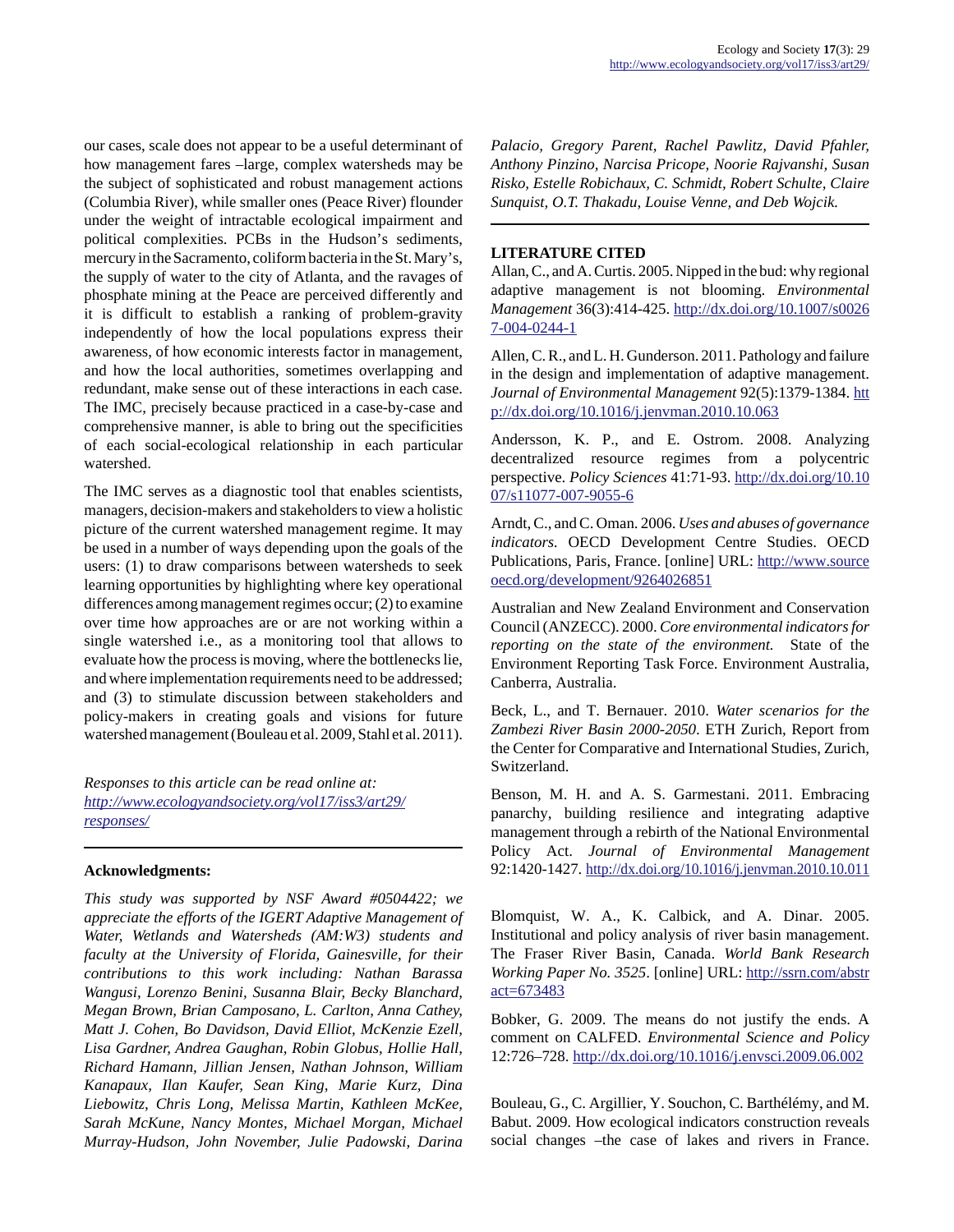*Ecological Indicators* 9:1198-1205. [http://dx.doi.org/10.1016/](http://dx.doi.org/10.1016/j.ecolind.2009.03.010) [j.ecolind.2009.03.010](http://dx.doi.org/10.1016/j.ecolind.2009.03.010)

Brown, M.T. 2005. Landscape restoration following phosphate mining: 30 years of co-evolution of science, industry and regulation. *Ecological Engineering* 24:309-329. <http://dx.doi.org/10.1016/j.ecoleng.2005.01.014>

Brown, M. T., and M. B. Vivas. 2005. The Landscape Development Intensity Index. *Environmental Monitoring and Assessment* 101:289–309. [http://dx.doi.org/10.1007/s10661-0](http://dx.doi.org/10.1007/s10661-005-0296-6) [05-0296-6](http://dx.doi.org/10.1007/s10661-005-0296-6) 

Cohen, A., and S. Davidson. 2011. An examination of the watershed approach: Challenges, antecedents, and the transition from technical tool to governance unit. *Water Alternatives* 4(1):1-14.

Cosens, B. 2010. Transboundary river governance in the face of uncertainty: resilience theory and the Columbia River Treaty. *University of Utah Journal of Land Resources and Environmental Law* 30(2):229-265.

de Groot, W. T., and H. J. R. Lenders. 2006. Emergent principles for river management. *Hydrobiologia* 565:309-316. <http://dx.doi.org/10.1007/s10750-005-1921-7>

Doremus, H. 2009. CALFED and the Quest for Optimal Institutional Fragmentation. *Environmental Science and Policy* 12:729-732.<http://dx.doi.org/10.1016/j.envsci.2009.06.004>

Engle, N. L., O. R. Johns, M. C. Lemos, and D. R. Nelson. 2011. Integrated and adaptive management of water resources: tensions, legacies and the Next Best Thing. *Ecology and Society* 16(1):19. [online] URL: [http://www.ecologyandsociety.](http://www.ecologyandsociety.org/vol16/iss1/art19/) [org/vol16/iss1/art19/](http://www.ecologyandsociety.org/vol16/iss1/art19/)

Feldman, D. L. 2008. Barriers to adaptive management: lessons from the Apalachicola-Chattahoochee–Flint compact. *Society and Natural Resources* 21:512-525. [http://dx.doi.org/](http://dx.doi.org/10.1080/08941920801905344) [10.1080/08941920801905344](http://dx.doi.org/10.1080/08941920801905344)

Folke, C., T. Hahn, P. Olsson, and J. Norberg. 2005. Adaptive governance of socio-ecological systems. *Annual Review of Environment and Resources* 30:471–473. [http://dx.doi.org/10](http://dx.doi.org/10.1146/annurev.energy.30.050504.144511) [.1146/annurev.energy.30.050504.144511](http://dx.doi.org/10.1146/annurev.energy.30.050504.144511)

Garmestani, A. S., C. R. Allen, and H. Cabezas. 2009. Panarchy, adaptive management and governance: policy options for building resilience. 87(4):5 *Nebraska Law Review* [online] URL:<http://digitalcommons.unl.edu/nlr/vol87/iss4/5>

Golet, G. H. 2011. *Using ecological indicators to evaluate ecosystem integrity and assess restoration success in the middle Sacramento River.* The Nature Conservancy, Chico, CA, USA.

Gregory, R., D. Ohlson, and J. Arvai. 2006. Deconstructing adaptive management: criteria for applications to environmental management. *Ecological Applications* 16 (6):2411-2425. [http://dx.doi.org/10.1890/1051-0761\(2006\)016](http://dx.doi.org/10.1890/1051-0761(2006)016[2411:DAMCFA]2.0.CO;2) [\[2411:DAMCFA\]2.0.CO;2](http://dx.doi.org/10.1890/1051-0761(2006)016[2411:DAMCFA]2.0.CO;2) 

Gupta, J., C. Termeer, J. Klostermann, S. Meijerink, M. van den Brink, P. Jong, S. Nooteboom, and E. Bergsma. 2010. The Adaptive Capacity Wheel: a method to assess the inherent characteristics of institutions to enable the adaptive capacity of society. *Environmental Science and Policy* 13:459-471. <http://dx.doi.org/10.1016/j.envsci.2010.05.006>

Hamann, R. 2005*a*. Florida's water management framework. Pages 1-14 *in* J. T. Sholz, and B. Stiftel, editors. *Adaptive Governance and Water Conflict: New Institutions for Collaborative Planning.* Resources for the Future, Washington, D.C., USA.

Hamann, R. 2005*b*. The Power of the Status Quo. Pages 125-129 *in* J. T. Sholz, and B. Stiftel, editors. *Adaptive Governance and Water Conflict: New Institutions for Collaborative Planning.* Resources for the Future, Washington D. C., USA.

Hanemann, M., and C. Dyckman. 2009. The San Francisco Bay Delta: a failure of decision making capacity. *Environmental Science and Policy* 12(6):710-725. [http://dx.d](http://dx.doi.org/10.1016/j.envsci.2009.07.004) [oi.org/10.1016/j.envsci.2009.07.004](http://dx.doi.org/10.1016/j.envsci.2009.07.004)

Healey, M. C., M. D. Dettinger, and R. B. Norgaard, R. B., editors. 2008. *The State of Bay-Delta Science.* CALFED Science Program. Sacramento, CA, USA.

Heikkila, T., and A. K. Gerlak. 2005. The Formation of Largescale Collaborative Resource Management Institutions: Clarifying the Roles of Stakeholders, Science, and Institutions. *Policy Studies Journal* 33(4):583-612. [http://dx.doi.org/10.11](http://dx.doi.org/10.1111/j.1541-0072.2005.00134.x) [11/j.1541-0072.2005.00134.x](http://dx.doi.org/10.1111/j.1541-0072.2005.00134.x)

Holling, C. S. 1978. *Adaptive Environmental Assessment and Management*. John Wiley and Sons, New York.

Holling, C. S., and G. K. Meffe. 1996. Command and control and the pathology of natural resource management. *Conservation Biology* 10(2):328-337. [http://dx.doi.org/10.1046/](http://dx.doi.org/10.1046/j.1523-1739.1996.10020328.x) [j.1523-1739.1996.10020328.x](http://dx.doi.org/10.1046/j.1523-1739.1996.10020328.x)

Hooghe, L., and G. Marks. 2003. Unraveling the Central State, but How? Types of Multi-level Governance. *American Political Science Review:* 97(2):233–243.

Huitema, D., E. Mostert, W. Egas, S. Moellenkamp, C. Pahl-Wostl, and R. Yalcin. 2009. Adaptive water governance: assessing the institutional prescriptions of adaptive (co-) management from a governance perspective and defining a research agenda. *Ecology and Society* 14(1):26. [online] URL: <http://www.ecologyandsociety.org/vol14/iss1/art26/>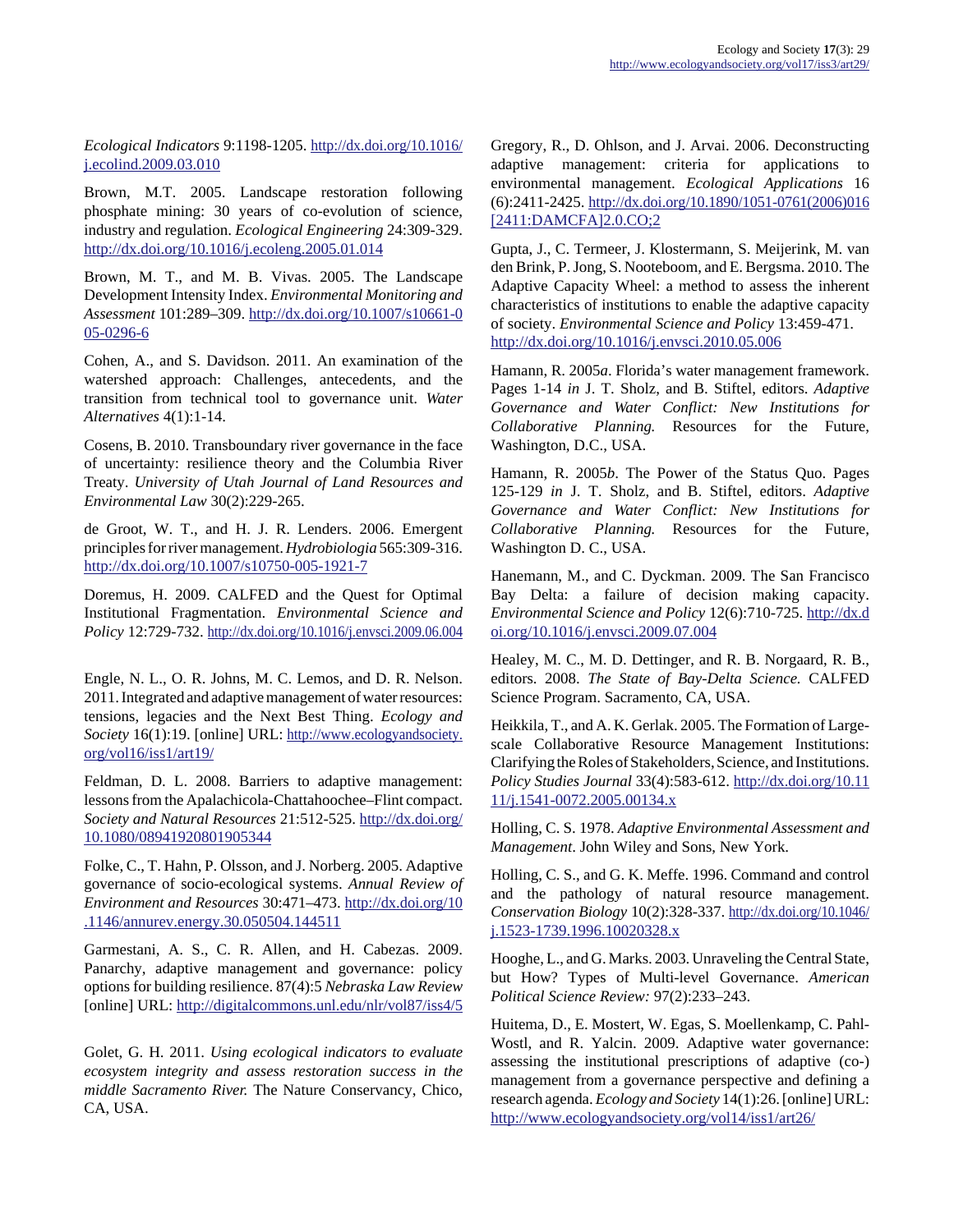Kallis, G., M. Kiparsky, and R. Norgaard. 2009. Collaborative governance and adaptive management: lessons from California's CALFED Water Program. *Environmental Science and Policy* 12(6):631-643. [http://dx.doi.org/10.1016/](http://dx.doi.org/10.1016/j.envsci.2009.07.002) [j.envsci.2009.07.002](http://dx.doi.org/10.1016/j.envsci.2009.07.002)

Knüppe, K., and C. Pahl-Wostl. 2011. A Framework for the Analysis of Governance Structures Applying to Groundwater Resources and the Requirements for the Sustainable Management of Associated Ecosystem Services. *Water Resources Management* 25(13):3387-3411. [http://dx.doi.org/](http://dx.doi.org/10.1007/s11269-011-9861-7) [10.1007/s11269-011-9861-7](http://dx.doi.org/10.1007/s11269-011-9861-7)

Lee, K.N. and Lawrence, J. 1986. Adaptive management: Learning from the Columbia River basin fish and wildlife program. *Environmental Law* 16:431-460.

Lee, K.N. 1993. *Compass and Gyroscope: Integrating Science and Politics for the Environment*. Island Press, Washington D.C.

Lee, K. N. 1999. Appraising adaptive management. *Conservation Ecology* 3 (2):3. [online] URL: [http://www.con](http://www.consecol.org/vol3/iss2/art3/) [secol.org/vol3/iss2/art3/](http://www.consecol.org/vol3/iss2/art3/)

McLain, R. J. and R. G. Lee. 1996. Adaptive Management: promises and pitfalls. *Environmental Management*. 20 (4):437-448. <http://dx.doi.org/10.1007/BF01474647>

McDonald L. L., R. Bilby, P. A. Bisson, C. C. Coutant, J. M. Epifanio, D. Goodman, S. Hanna, N. Hundy, E. Merrill, B. Riddell, W. Liss, E. J. Loudenslager, D. P. Philipp, W. Smoker, R. R. Whitney, and R. N. Williams. 2007. Research, Monitoring, and Evaluation of Fish and Wildlife Restoration Projects in the Columbia River Basin: Lessons Learned and Suggestions for Large-Scale Monitoring Programs. *Fisheries*, 32(12):582-590.[online] URL: [http://dx.doi.org/10.1577/1548](http://dx.doi.org/10.1577/1548-8446%282007%2932%5b582:RMAEOF%5d2.0.CO;2) [-8446\(2007\)32\[582:RMAEOF\]2.0.CO;2](http://dx.doi.org/10.1577/1548-8446%282007%2932%5b582:RMAEOF%5d2.0.CO;2) 

McEwen, B. S. and P. J. Gianaros. 2010. Central role of the brain in stress and adaptation: links to socioeconomic status, health, and disease. *Annals of the New York Academy of Sciences* 1186:190-222. [http://dx.doi.org/10.1111/j.1749-663](http://dx.doi.org/10.1111/j.1749-6632.2009.05331.x) [2.2009.05331.x](http://dx.doi.org/10.1111/j.1749-6632.2009.05331.x)

Middlebrooks, J. S. and N. C. Audage. 2008. *The effects of childhood stress on health across the lifespan.* Centers for Disease Control and Prevention, National Center for Injury Prevention and Control, Atlanta, GA.

Mizrahi, Y. 2003. *Capacity enhancement indicators: review of the literature*. World Bank, WBI Evaluation Studies No. EG03-72. Washington, D.C., USA.

Nie, M. 2008. The underappreciated role of regulatory enforcement in natural resource conservation. *Policy Sciences* 41(2):139-164. <http://dx.doi.org/10.1007/s11077-008-9060-4> Ostrom E. 2005. *Understanding Institutional Diversity*. Princeton Univ. Press, Princeton, N.J., USA.

Ostrom, E. 2009. A general framework for analyzing sustainability of social-ecological systems. *Science* 325:419-422.<http://dx.doi.org/10.1126/science.1172133>

Ostrom, E. 2011. Background on the institutional analysis and development framework. *Policy Studies Journal* 39(1):7-27. <http://dx.doi.org/10.1111/j.1541-0072.2010.00394.x>

Pahl-Wostl, C., J. Sendzimir, P. Jeffrey, G. Berkamp, and K. Cross. 2007. Managing change toward adaptive water management through social learning. *Ecology and Society* 12 (2):30. [online] URL: [http://www.ecologyandsociety.org/vol12/](http://www.ecologyandsociety.org/vol12/iss2/art30/) [iss2/art30/](http://www.ecologyandsociety.org/vol12/iss2/art30/) 

Pahl-Wostl, C. 2009. A conceptual framework for analysing adaptive capacity and multi-level learning processes in resource governance regimes. *Global Environmental Change* 19(3):354-365. <http://dx.doi.org/10.1016/j.gloenvcha.2009.06.001>

Pinkerton, E. 1999. Factors in overcoming barriers to implementing co-management in British Columbia salmon fisheries. *Conservation Ecology* 3(2):2. [online] URL: [http://](http://www.consecol.org/vol3/iss2/art2/) [www.consecol.org/vol3/iss2/art2/](http://www.consecol.org/vol3/iss2/art2/) 

Plummer, R. 2009. The adaptive co-management process: an initial synthesis of representative models and influential variables. *Ecology and Society* 14(2):24. [online] URL: [http:/](http://www.ecologyandsociety.org/vol14/iss2/art24/) [/www.ecologyandsociety.org/vol14/iss2/art24/](http://www.ecologyandsociety.org/vol14/iss2/art24/)

Raadgever, G. T., E. Mostert, N. Kranz, E. Interwies, and J. G. Timmerman. 2008. Assessing management regimes in transboundary river basins: do they support adaptive management? *Ecology and Society* 13(1):14. [online] URL <http://www.ecologyandsociety.org/vol13/iss1/art14/>

Skelcher, C. 2005. Jurisdictional integrity, polycentrism, and the design of democratic governance. *Governance* 18(1):89– 110. <http://dx.doi.org/10.1111/j.1468-0491.2004.00267.x>

Sloan, M. 2005. Ocklawaha River Restoration: The Fate of the Rodman Reservoir. Pages 100-105 *in* J. T. Scholz, and B. Stiftel, editors. *Adaptive Governance and Water Conflict: New Institutions for Collaborative Planning*. Resources for the Future, Washington D. C., USA.

Smith, C. B. 2011. Adaptive management on the central Platte River –science, engineering, and decision analysis to assist in the recovery of four species. *Journal of Environmental Management* 92(5):1414-1419. [http://dx.doi.org/10.1016/j.je](http://dx.doi.org/10.1016/j.jenvman.2010.10.013) [nvman.2010.10.013](http://dx.doi.org/10.1016/j.jenvman.2010.10.013) 

Stahl, C., A. Cimorelli, C. Mazzarella, and B. Jenkins. 2011. Toward sustainability: a case study demonstrating transdisciplinary learning through the selection and use of indicators in a decision-making process. *Integrated*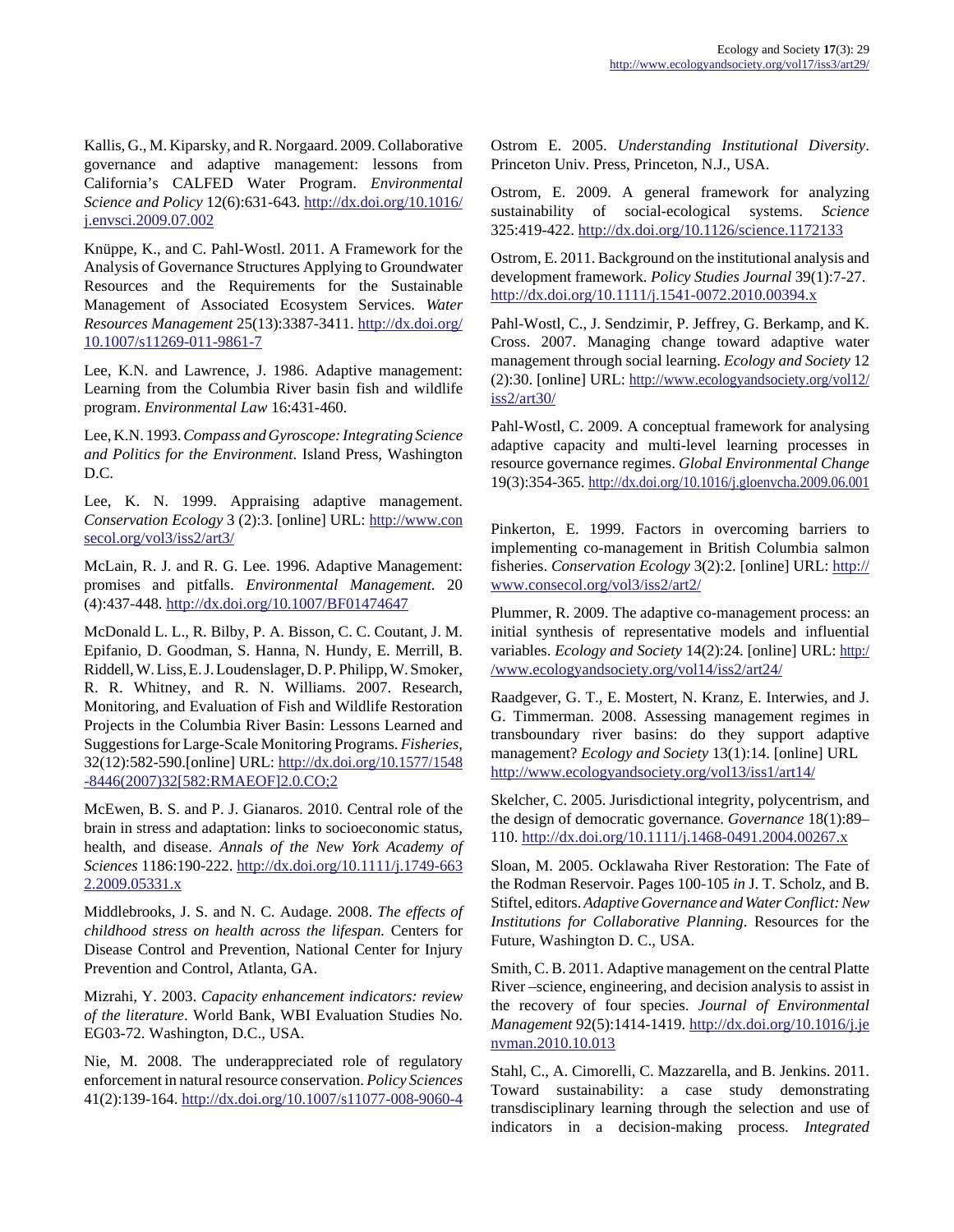*Environmental Assessment and Management* 7(3):483-498. <http://dx.doi.org/10.1002/ieam.181>

Stringer, L. C., A. J. Dougill, E. Fraser, K. Hubacek, C. Prell, and M. S. Reed. 2006. Unpacking "participation" in the adaptive management of social-ecological systems: a critical review. *Ecology and Society* 11(2):39. [online] URL: [http://w](http://www.ecologyandsociety.org/vol11/iss2/art39/) [ww.ecologyandsociety.org/vol11/iss2/art39/](http://www.ecologyandsociety.org/vol11/iss2/art39/)

Volkman, J. M., and W. McConnaha. 1993. Through a glass, darkly: Columbia River salmon, the Endangered Species Act, and adaptive management. *Environmental Law* 23 (4):1249-1272.

Walker, B. H., L. H. Gunderson, A. P. Kinzig, C. Folke, S. R. Carpenter, and L. Schultz. 2006. A handful of heuristics and some propositions for understanding resilience in socialecological systems. *Ecology and Society* 11(1):13. [online] URL:<http://www.ecologyandsociety.org/vol11/iss1/art13/>

Walters, C. 1997. Challenges in adaptive management of riparian and coastal ecosystems. *Conservation Ecology* 1(2):1. [online] URL:<http://www.consecol.org/vol1/iss2/art1/>

Walters, C. J. 2002. *Adaptive Management of Renewable Resources*. The Blackburn Press. Caldwell, New Jersey.

Walters, C. 2007. Is adaptive management helping to solve fisheries problems? *Ambio* 36(4):304-307. [http://dx.doi.org/1](http://dx.doi.org/10.1579/0044-7447(2007)36[304:IAMHTS]2.0.CO;2) [0.1579/0044-7447\(2007\)36\[304:IAMHTS\]2.0.CO;2](http://dx.doi.org/10.1579/0044-7447(2007)36[304:IAMHTS]2.0.CO;2)

Williams, B. K . 2011. Adaptive management of natural resources –framework and issues. *Journal of Environmental Management* 92(5):1346-1353. [http://dx.doi.org/10.1016/j.je](http://dx.doi.org/10.1016/j.jenvman.2010.10.041) [nvman.2010.10.041](http://dx.doi.org/10.1016/j.jenvman.2010.10.041)